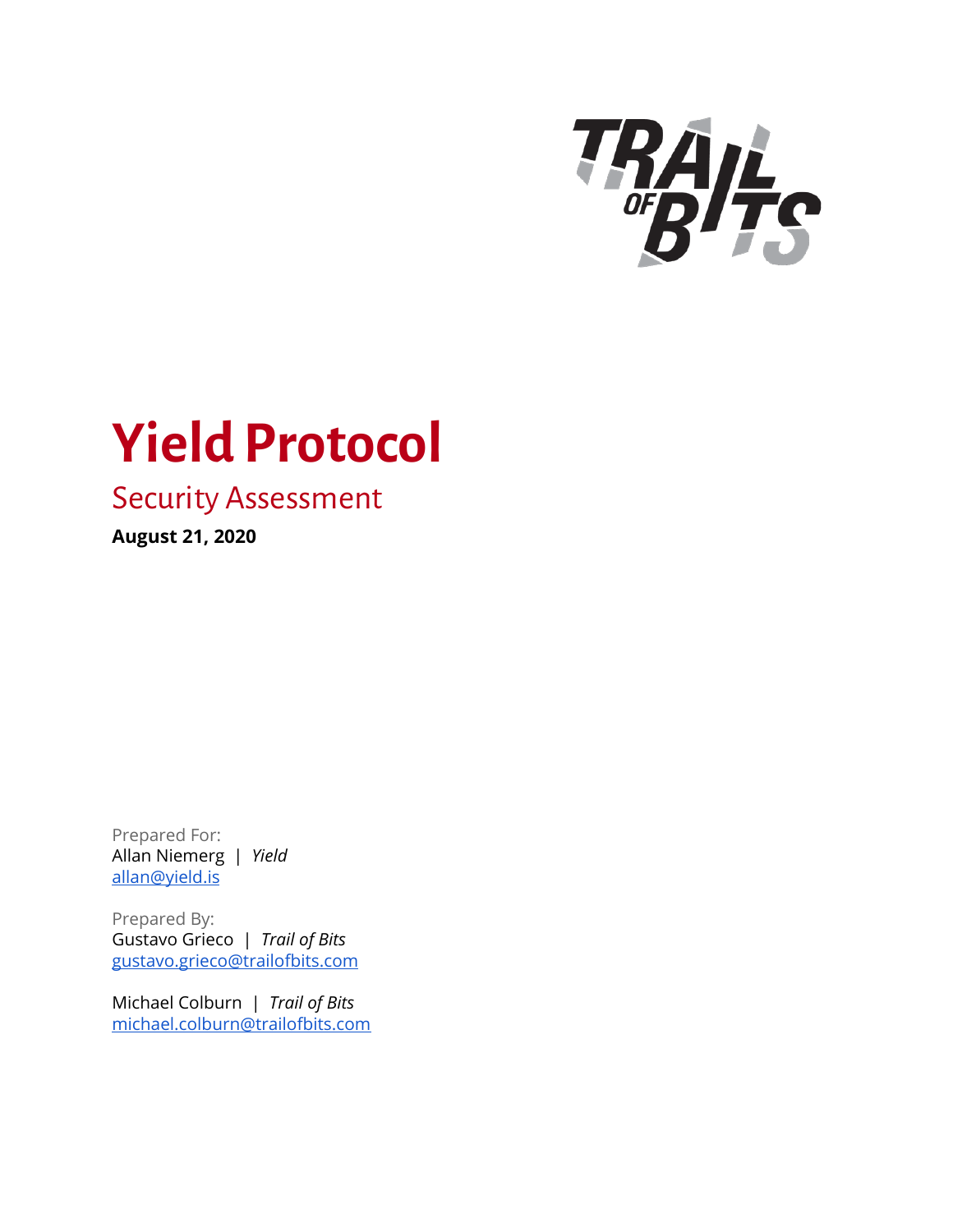Executive [Summary](#page-2-0)

Project [Dashboard](#page-4-0)

Code Maturity [Evaluation](#page-5-0)

[Engagement](#page-6-0) Goals

[Coverage](#page-6-1)

Automated Testing and [Verification](#page-8-0)

System [properties](#page-8-1)

General [properties](#page-8-2) ABDK arithmetic [properties](#page-9-0) YieldMath [properties](#page-10-0)

[Recommendations](#page-11-0) Summary

[Short](#page-11-1) term

[Long](#page-12-0) term

Findings [Summary](#page-13-0)

1. Flash minting can be used to [redeem](#page-14-0) fyDAI

2. [Permission-granting](#page-16-0) is too simplistic and not flexible enough

3. pot.chi() value is never [updated](#page-19-0)

4. Lack of [validation](#page-21-0) when setting the maturity value

5. Delegates can be added or removed [repeatedly](#page-22-0) to bloat logs

6. [Withdrawing](#page-23-0) from the Controller allows accounts to contain dust

7. Solidity compiler [optimizations](#page-25-0) can be dangerous

8. Lack of chainID validation allows [signatures](#page-26-0) to be re-used across forks

9. Permit opens the door for griefing [contracts](#page-27-0) that interact with the Yield Protocol

10. Pool initialization is [unprotected](#page-29-0)

11. [Computation](#page-31-0) of DAI/fyDAI to buy/sell is imprecise

- A. Vulnerability [Classifications](#page-34-0)
- B. Code Maturity [Classifications](#page-36-0)

#### C. Code Quality [Recommendations](#page-38-0)

[General](#page-38-1)

**[Controller](#page-38-2)** 

**[Liquidations](#page-38-3)** 

D. Fix [Log](#page-39-0)

[Detailed](#page-40-0) fix log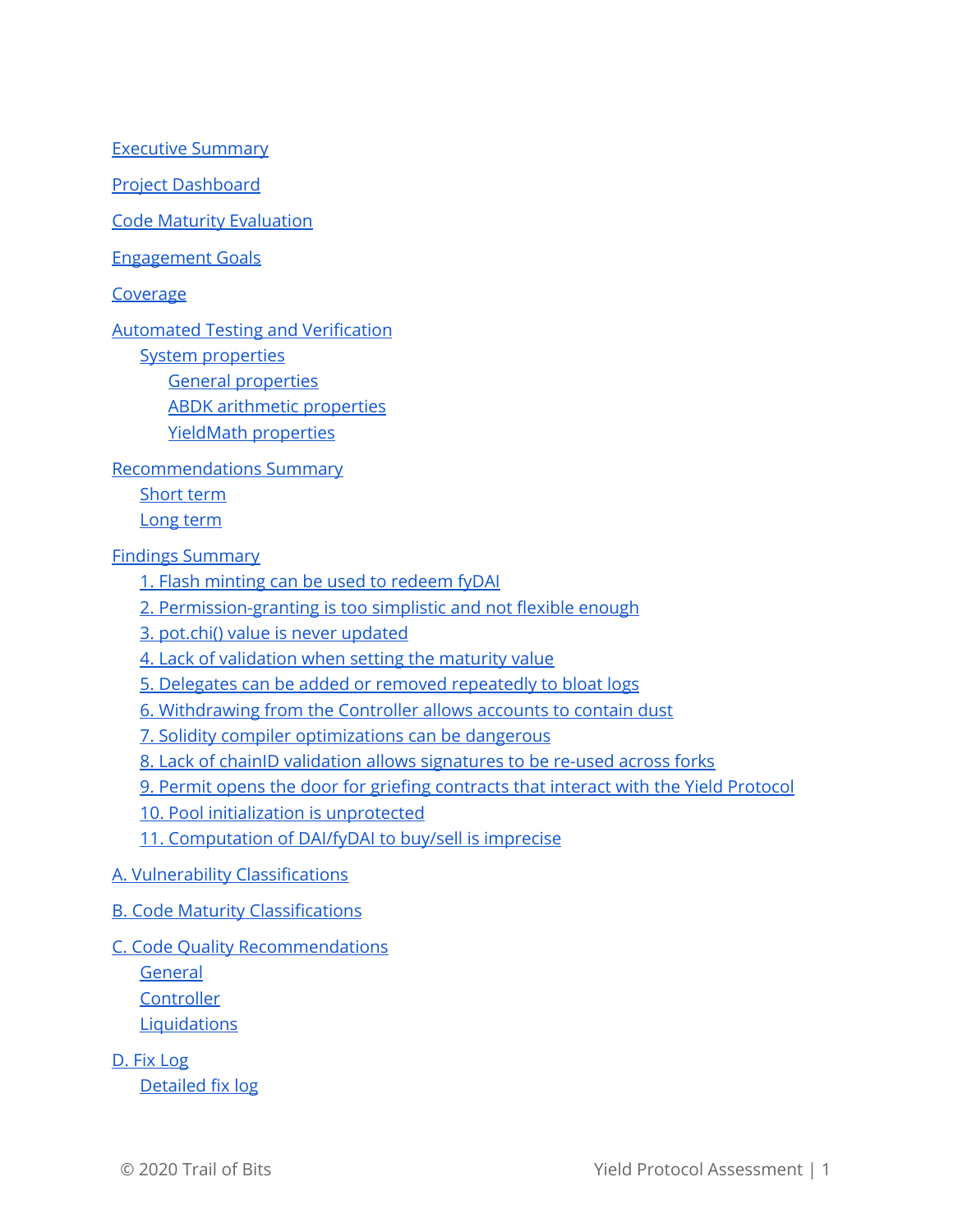# <span id="page-2-0"></span>Executive Summary

From August 3 through August 21, 2020, Yield engaged Trail of Bits to review the security of the Yield Protocol. Trail of Bits conducted this assessment over the course of six person-weeks with two engineers working from commit hash [4422fda](https://github.com/yieldprotocol/fyDai/commit/4422fda75931f2bfea49f5041ec90dc026e5c03d) from the [yieldprotocol/fyDai](https://github.com/yieldprotocol/fyDai) repository.

**Week one:** We familiarized ourselves with the codebase and whitepapers. We also began checking for common Solidity flaws and identifying areas that would benefit from tool-assisted analysis.

**Week two:** We continued manual review of the various Yield Protocol contracts, focusing on interactions between the different contracts as well as with the external MakerDAO system. We also began to develop properties for Echidna.

**Final week:** As we concluded our manual review, we focused on the custom arithmetic libraries, the Pool market maker, and Unwind contracts, and finalized the set of properties that were tested.

Our review resulted in 11 findings ranging from high to informational severity. Interestingly, the issues we found do not have any particularity in common: They affect a variety of different areas, but most of them allow us to break some internal invariants, e.g., the redemption of more fyDAI tokens than expected [\(TOB-YP-001\)](#page-14-0), the use of invalid maturity values ([TOB-YP-004\)](#page-21-0), or only dust amounts of assets remaining in the controller accounts ([TOB-YP-006](#page-23-0)). We also make several code quality recommendations in [Appendix](#page-38-0) [C.](#page-38-0)

During the assessment, Yield provided fixes for issues when possible. Trail of Bits verified the fixes for [TOB-YP-002](https://github.com/yieldprotocol/fyDAI/pull/269), [TOB-YP-005](https://github.com/yieldprotocol/fyDAI/pull/252/files), and [TOB-YP-006,](https://github.com/yieldprotocol/fyDAI/pull/268) as well as a partial fix for [TOB-YP-001.](https://github.com/yieldprotocol/fyDAI/pull/246)

Overall, the code follows a high-quality software development standard and best practices. It has suitable architecture and is properly documented. The interactions between components are well-defined. The functions are small, with a clear purpose.

Trail of Bits recommends addressing the findings presented and integrating the property-based testing into the codebase. Yield must be careful with the deployment of the contracts and the interactions of its early users and their advantages. Finally, we recommend performing an economic assessment to make sure the monetary incentives are properly designed.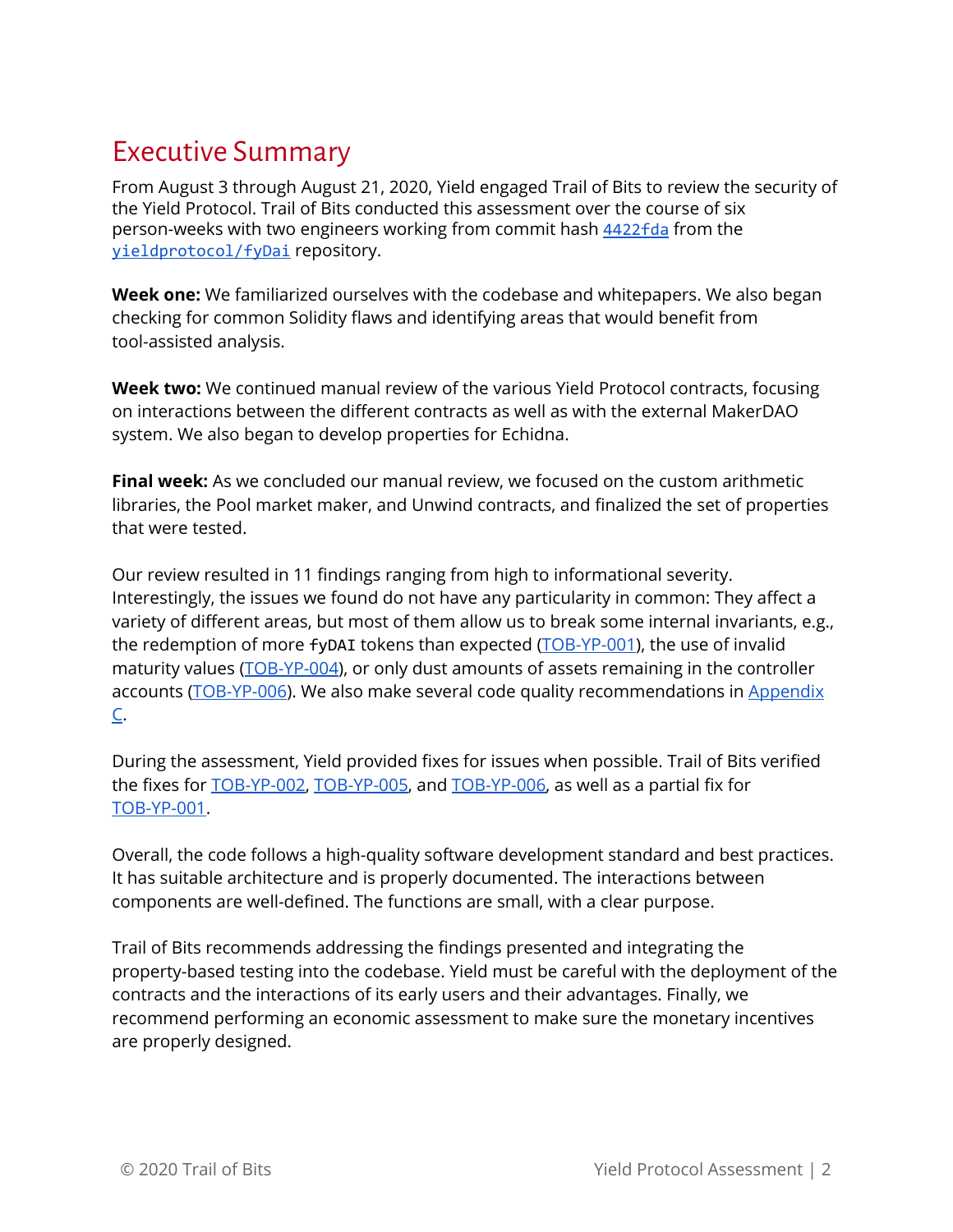*Update: On September 14, 2020, Trail of Bits reviewed fixes proposed by Yield for the issues presented in this report. See a detailed review of the current status of each issue in [Appendix](#page-39-0) D.*

*The name of the yDAI token was changed to fyDAI subsequent to our assessment but prior to the finalization of this report. The report has been modified such that all references to the "yDAI" token were replaced with "fyDAI". However, all references to source code artifacts (e.g., smart contract names such as YDai) remain as they were in the assessed version of the codebase.*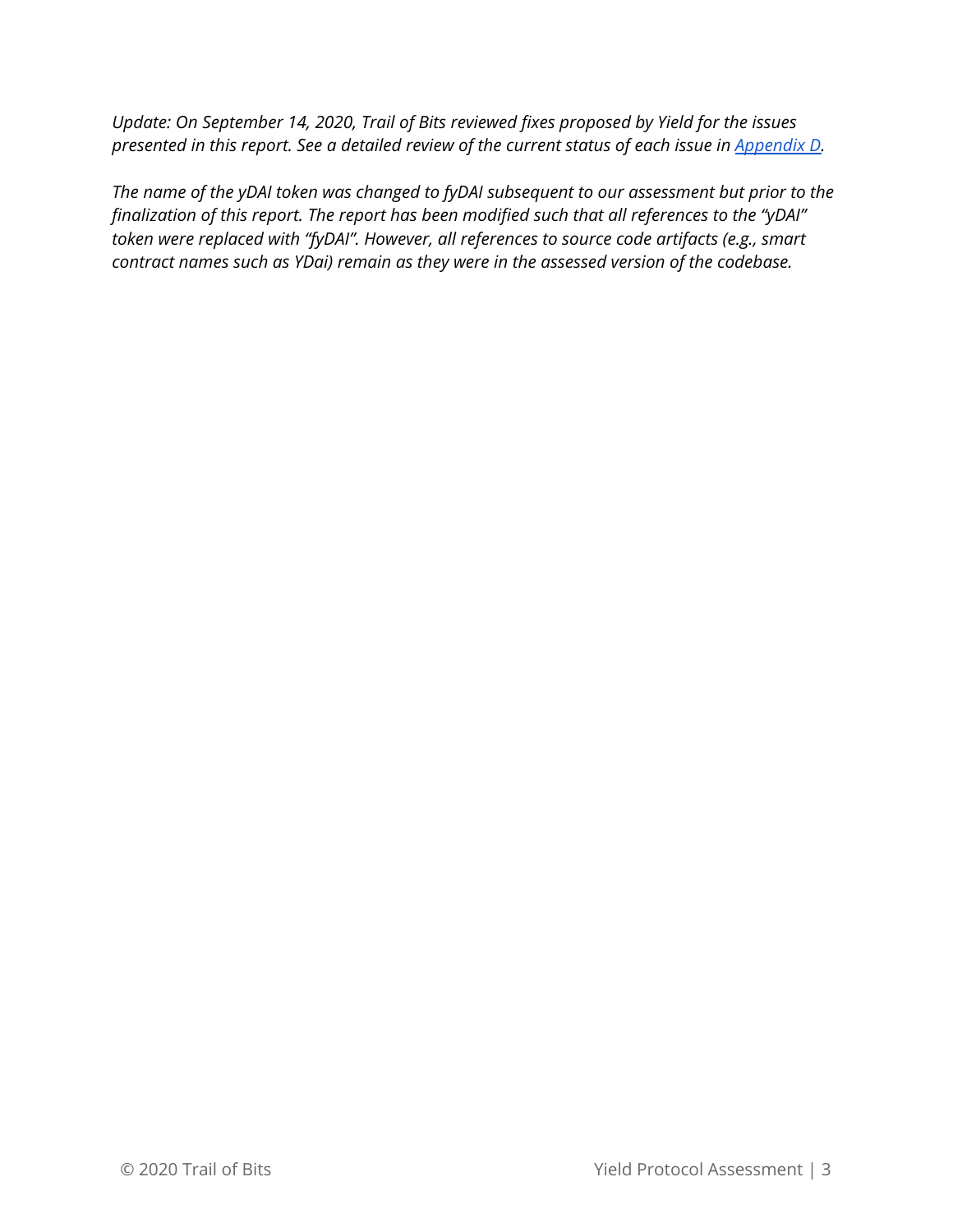# <span id="page-4-0"></span>Project Dashboard

### **Application Summary**

| Name      | <b>Yield Protocol</b> |
|-----------|-----------------------|
| Version   | 4422fda               |
| Type      | Solidity              |
| Platforms | Ethereum              |

#### **Engagement Summary**

| Dates               | August 3-August 21, 2020 |
|---------------------|--------------------------|
| Method              | Whitebox                 |
| Consultants Engaged |                          |
| Level of Effort     | 6 person-weeks           |

#### **Vulnerability Summary**

| <b>Total High-Severity Issues</b>         |   |  |
|-------------------------------------------|---|--|
| <b>Total Medium-Severity Issues</b>       |   |  |
| <b>Total Low-Severity Issues</b>          | 5 |  |
| Total Informational-Severity Issues       | 2 |  |
| <b>Total Undetermined-Severity Issues</b> |   |  |
| Tota                                      |   |  |

#### **Category Breakdown**

| <b>Undefined Behavior</b> | 2 | . . |
|---------------------------|---|-----|
| <b>Access Controls</b>    | 3 | .   |
| Data Validation           | 4 |     |
| Auditing and Logging      |   |     |
| Timing                    |   |     |
| Total                     |   |     |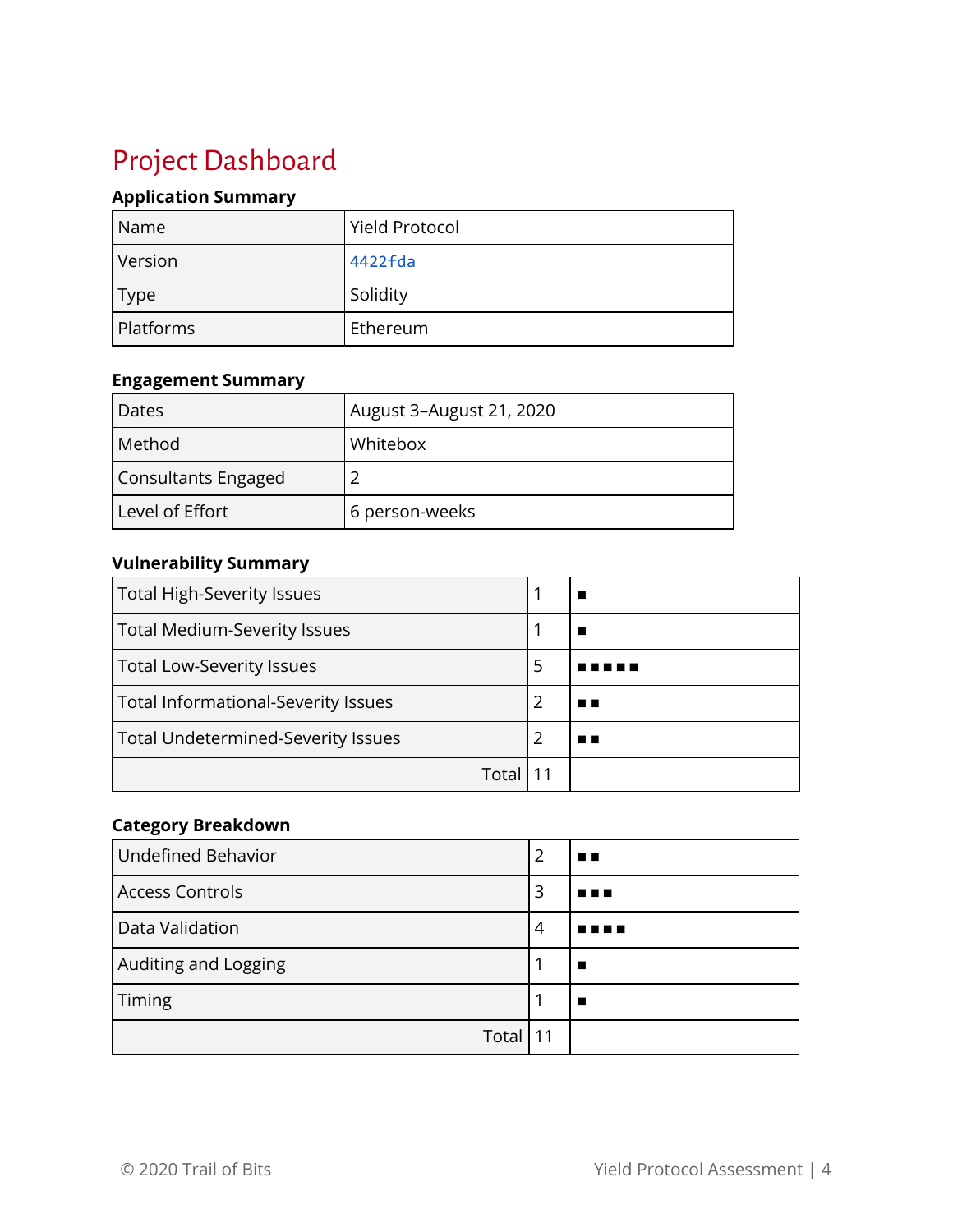# <span id="page-5-0"></span>Code Maturity Evaluation

In the table below, we review the maturity of the codebase and the likelihood of future issues. In each area of control, we rate the maturity from strong to weak, or missing, and give a brief explanation of our reasoning.

| <b>Category Name</b>       | <b>Description</b>                                                                                                                                                                                      |  |
|----------------------------|---------------------------------------------------------------------------------------------------------------------------------------------------------------------------------------------------------|--|
| <b>Access Controls</b>     | Satisfactory. Appropriate access controls were in place for<br>performing privileged operations.                                                                                                        |  |
| Arithmetic                 | Satisfactory. The contracts included use of safe arithmetic and<br>casting functions. No potential overflows were possible in areas<br>where these functions were not used.                             |  |
| Assembly Use               | <b>Strong.</b> The contracts only used assembly to fetch the chainID for<br>ERC2612 permit functionality.                                                                                               |  |
| Centralization             | Satisfactory. While the protocol relied on an owner to correctly<br>deploy the initial contracts, ownership could be renounced later and<br>users would verify this using on-chain events.              |  |
| Contract<br>Upgradeability | Not Applicable. The contracts contained no upgradeability<br>mechanisms.                                                                                                                                |  |
| Function<br>Composition    | <b>Strong.</b> Functions and contracts were organized and scoped<br>appropriately.                                                                                                                      |  |
| Front-Running              | Satisfactory. Although some functionality could have been affected<br>by front-running attacks, the impact was low.                                                                                     |  |
| Monitoring                 | Satisfactory. The events produced by the smart contract code were<br>sufficient to monitor on-chain activity.                                                                                           |  |
| Specification              | Satisfactory. White papers describing the functionality of the<br>protocol and accompanying pool were available. The contract source<br>code included NatSpec comments for all contracts and functions. |  |
| Testing &<br>Verification  | <b>Moderate.</b> While the contracts included a large number of unit tests,<br>the testing did not include any use of automatic tools such as<br>fuzzers.                                               |  |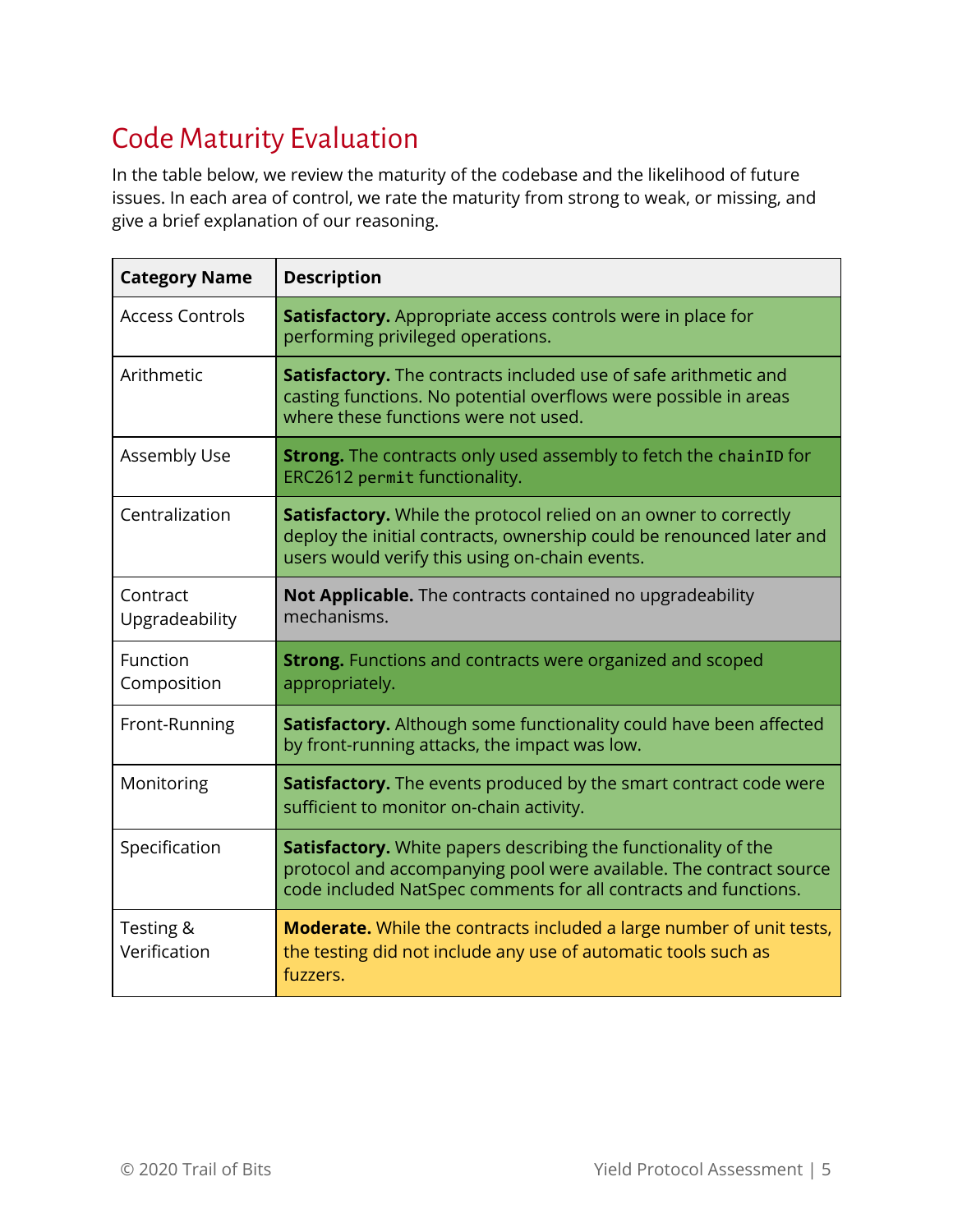# <span id="page-6-0"></span>Engagement Goals

The engagement was scoped to provide a security assessment of Yield Protocol smart contracts in the *[yieldprotocol/fyDAI](https://github.com/yieldprotocol/fyDai)* repository.

Specifically, we sought to answer the following questions:

- Are appropriate access controls set for the user and the smart contract interactions?
- Does arithmetic regarding token minting, burning, and pool operations hold?
- Is there any arithmetic overflow or underflow affecting the code?
- Can participants manipulate or block tokens or pool operations?
- Is it possible to manipulate the pools by front-running transactions?
- Is it possible for participants to steal or lose tokens?
- Can participants perform denial-of-service or phishing attacks against any of the components?

# <span id="page-6-1"></span>Coverage

**Controller.** The Controller contract contains the main business logic and acts as the entry point for users within the Yield Protocol. It allows users to manage collateral and debt levels. We manually reviewed the contract's interactions with the MakerDAO system to ensure proper behavior. We also used property-based testing tools to make sure its invariants held and users were able to perform operations with the contract without unexpected reverts.

**YDai.** The YDai contract implements an ERC20 token that allows a user to mint tokens by locking up their Dai until a fixed maturity date. These tokens can then be bought or sold to other users and later redeemed for Dai. This contract also implements a standard ERC20 token. We verified that all of the expected ERC20 properties hold. Additionally, we conducted a manual review to ensure the flash-minting feature cannot be abused to manipulate the protocol's expected behavior.

**Treasury.** The Treasury contract manages asset transfers between all contracts in the Yield Protocol and other external contracts such as Chai and MakerDAO. Since users do not use the Treasury contract directly, we manually reviewed all of its interactions with other smart contracts of the protocol as well as its access control system to make sure external users cannot interfere with it.

**Liquidations.** The Liquidations contract allows liquidation of undercollateralized vaults using a reverse Dutch auction mechanism. We manually reviewed exactly how and when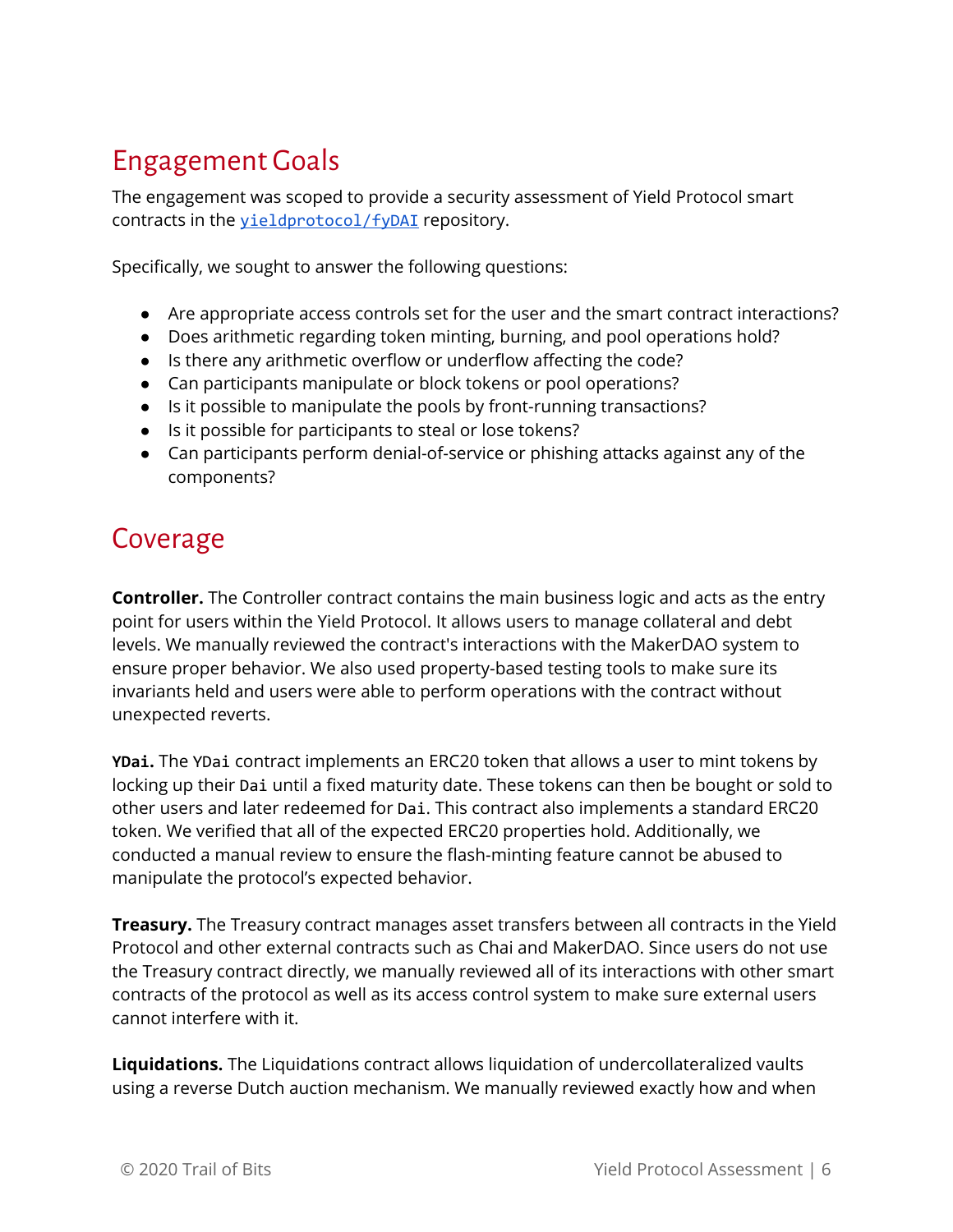each user could be liquidated by any other user, and how the Liquidations contract interacts with the rest of the system.

**Unwind.** The Unwind contract allows users to recover their assets from the Yield Protocol in the event of a MakerDAO shutdown. We manually reviewed this contract to ensure that it can only be used after the shutdown and that users will receive their corresponding collateral.

**Pool.** The Pool contract implements an automatic market maker that exchanges DAI for fyDAI at a price defined by a specific formula that also incorporates time to maturity. We manually reviewed this contract for common flaws affecting exchanges, including incorrect price computation, market manipulation, and front-running.

**Access controls.** Many parts of the system expose privileged functionality, such as setting protocol parameters or minting/burning tokens. We reviewed these functions to ensure they can only be triggered by the intended actors and that they do not contain unnecessary privileges that may be abused.

**Arithmetic.** We reviewed calculations for logical consistency, as well as rounding issues and scenarios where reverts due to overflow may negatively impact use of the protocol.

During the course of the assessment the Yield Protocol team made several pull requests that we also reviewed in addition to the version listed in the Project Dashboard: [246,](https://github.com/yieldprotocol/fyDAI/pull/246) [247](https://github.com/yieldprotocol/fyDAI/pull/247), [251,](https://github.com/yieldprotocol/fyDAI/pull/251) [252,](https://github.com/yieldprotocol/fyDAI/pull/252) [253,](https://github.com/yieldprotocol/fyDAI/pull/253) [254](https://github.com/yieldprotocol/fyDAI/pull/254), [268](https://github.com/yieldprotocol/fyDAI/pull/268), [271,](https://github.com/yieldprotocol/fyDAI/pull/271) and [279.](https://github.com/yieldprotocol/fyDAI/pull/279)

Contracts located in the external, mocks, and peripheral directories were out of scope for this review.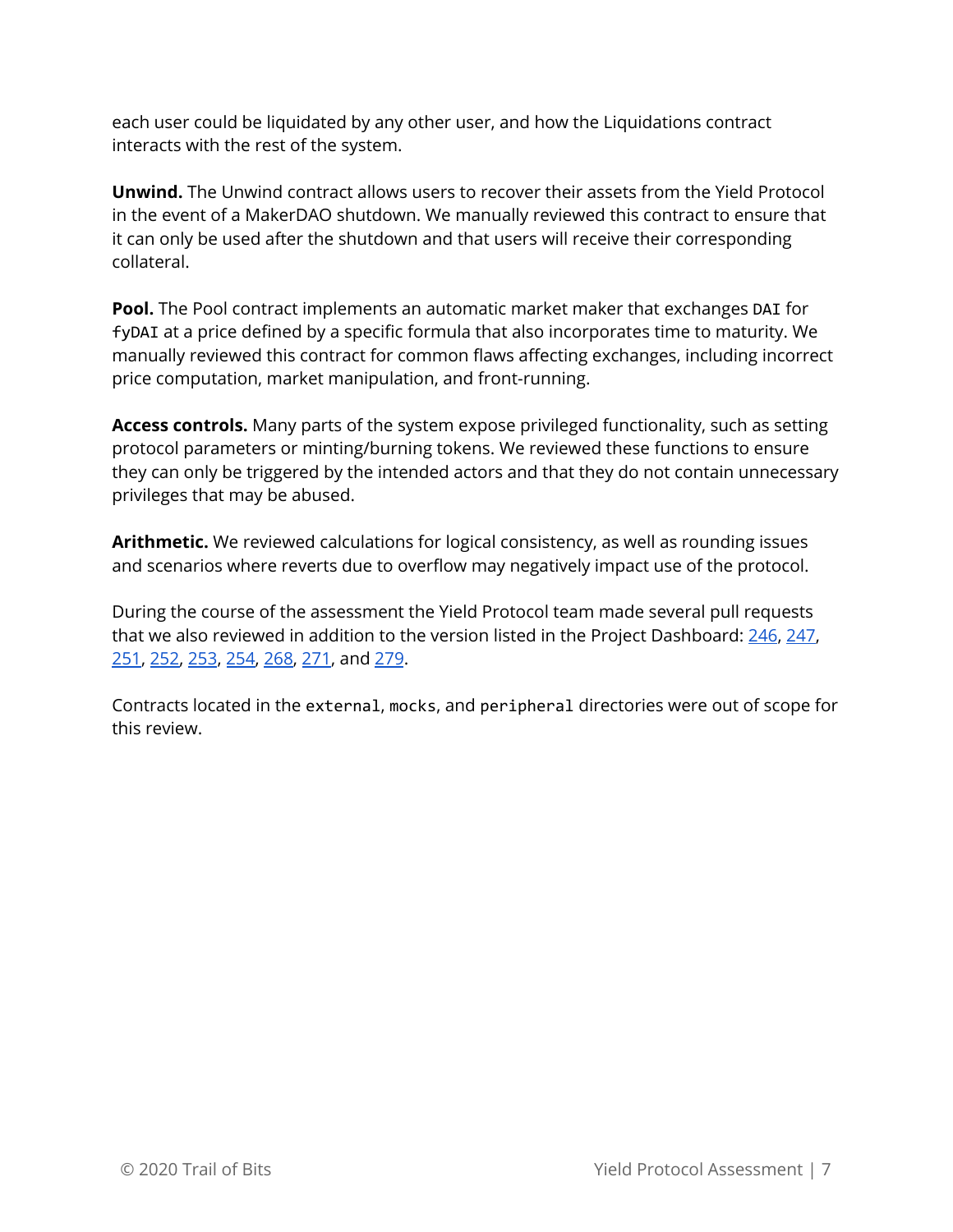# <span id="page-8-0"></span>Automated Testing and Verification

To enhance coverage of certain areas of the contracts, Trail of Bits used automated testing techniques, including:

- [Slither,](https://github.com/trailofbits/slither) a Solidity static analysis framework. Slither can statically verify algebraic relationships between Solidity variables. We used Slither to detect common flaws across the entire codebase.
- [Echidna](https://github.com/trailofbits/echidna), a smart contract fuzzer. Echidna can rapidly test security properties via malicious, coverage-guided test case generation. We used Echidna to test the expected system properties of the Controller contract and its dependencies.
- [Manticore,](https://github.com/trailofbits/manticore) a symbolic execution framework. Manticore can exhaustively test security properties via symbolic execution.

Automated testing techniques augment our manual security review but do not replace it. Each technique has limitations:

- Slither may identify security properties that fail to hold when Solidity is compiled to EVM bytecode.
- Echidna may not randomly generate an edge case that violates a property.
- Manticore may fail to complete its analysis.

To mitigate these risks, we generate 50,000 test cases per property with Echidna, run Manticore for a minimum of one hour, and then manually review all results.

### <span id="page-8-1"></span>System properties

System properties can be broadly divided into two categories: general properties of the contracts that state what users can and cannot do, and arithmetic properties for the ABDK and the YieldMath libraries.

Additionally, properties can have three outcomes: Either the verification fails (and we list the corresponding issue), it passes after 50,000 Echidna tests, or it's formally verified using Manticore.

#### <span id="page-8-2"></span>General properties

| # | <b>Property</b>                                 | <b>Result</b> |
|---|-------------------------------------------------|---------------|
|   | Calling erase in the Controller never reverts.  | PASSED        |
|   | Calling locked in the Controller never reverts. | <b>PASSED</b> |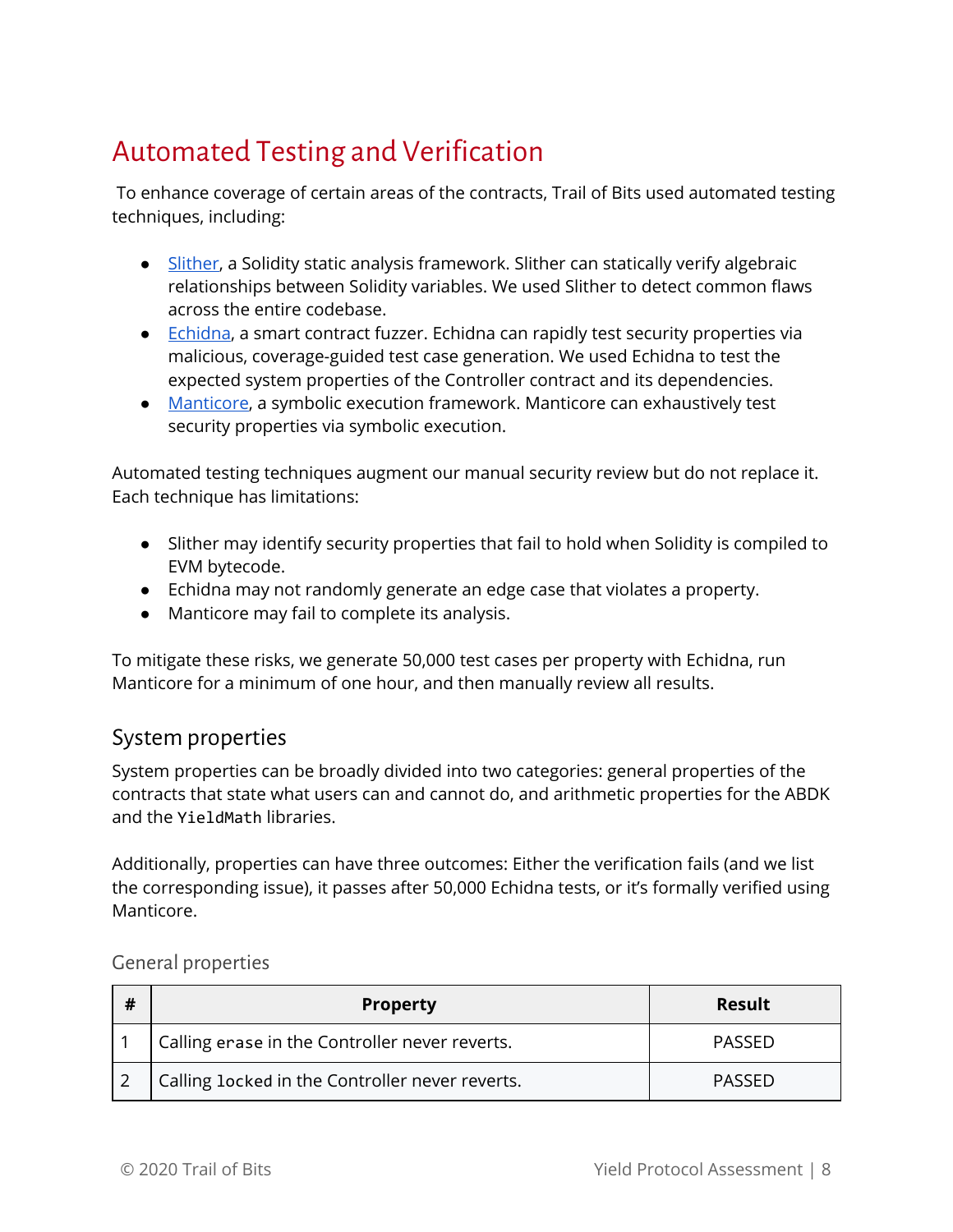| $\overline{3}$ | Calling power0f in the Controller never reverts.                                                                | <b>PASSED</b>       |
|----------------|-----------------------------------------------------------------------------------------------------------------|---------------------|
| 4              | Calling totalDebtDai in the Controller never reverts.                                                           | <b>PASSED</b>       |
| 5              | Posting, borrowing, repaying, and withdrawing using CHAI as<br>collateral properly updates the state variables. | <b>PASSED</b>       |
| 6              | Posting, borrowing, repaying, and withdrawing using WETH as<br>collateral properly updates the state variables. | <b>PASSED</b>       |
| $\overline{7}$ | All the WETH balances are above dust or zero in the<br>Controller.                                              | FAILED (TOB-YP-006) |
| 8              | All the WETH balances are above dust or zero in the<br>Liquidations.                                            | <b>PASSED</b>       |
| 9              | Calling price never reverts on Liquidations                                                                     | <b>PASSED</b>       |
| 10             | Transferring tokens to the null address (0x0) causes a revert.                                                  | <b>PASSED</b>       |
| 11             | The null address (0x0) owns no tokens.                                                                          | <b>PASSED</b>       |
| 12             | Transferring a valid amount of tokens to a non-null address<br>reduces the current balance.                     | <b>PASSED</b>       |
| 13             | Transferring an invalid amount of tokens to a non-null<br>address reverts or returns false.                     | <b>PASSED</b>       |
| 14             | Self-transferring a valid amount of tokens keeps the current<br>balance constant.                               | <b>PASSED</b>       |
| 15             | Approving overwrites the previous allowance value.                                                              | <b>PASSED</b>       |
| 16             | The balances are consistent with the totalSupply.                                                               | <b>PASSED</b>       |
| 17             | Burning all the balance of a user resets it zero.                                                               | <b>PASSED</b>       |
| 18             | Burning more than the balance of a user reverts.                                                                | <b>PASSED</b>       |

# <span id="page-9-0"></span>ABDK arithmetic properties

| # | <b>Property</b>                              | <b>Result</b>   |
|---|----------------------------------------------|-----------------|
|   | Addition is associative.                     | <b>VERIFIED</b> |
|   | Zero is the identity element in addition.    | VERIFIED        |
|   | Zero is the identity element in subtraction. | <b>VERIFIED</b> |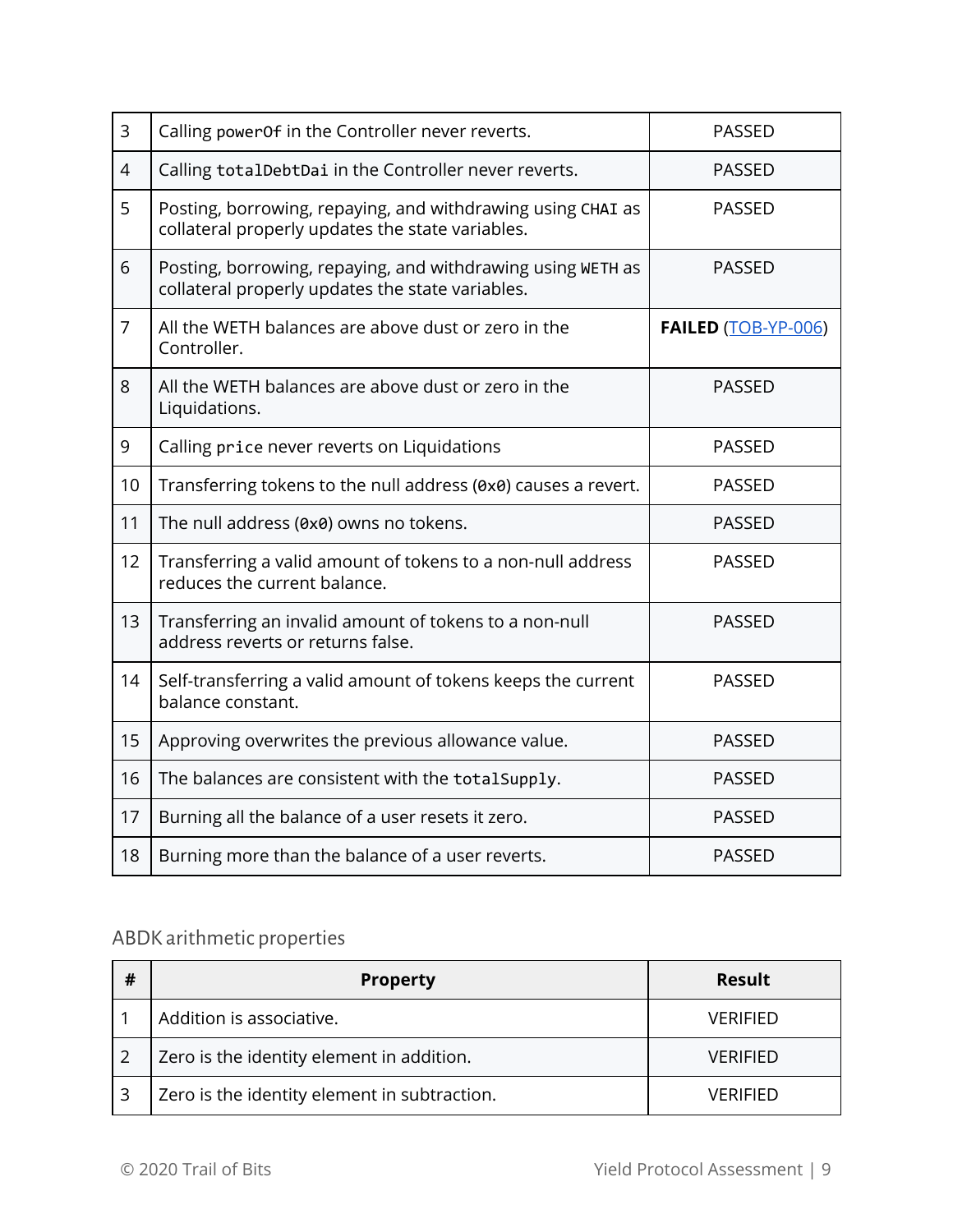| $\overline{4}$ | Subtracting a number from itself is zero.<br>VERIFIED         |                 |
|----------------|---------------------------------------------------------------|-----------------|
| 5              | Negation operation is the same as subtracting from zero.      | VERIFIED        |
| 6              | Negation operation is inverse to itself.                      | <b>VERIFIED</b> |
| 7              | One is the identity element in multiplication.                | <b>PASSED</b>   |
| 8              | Zero is the absorbing element in multiplication.              | <b>PASSED</b>   |
| 9              | Square root is the inverse of multiplying a number by itself. | <b>PASSED</b>   |
| 10             | Multiplication and addition give consistent results.          | <b>PASSED</b>   |

# <span id="page-10-0"></span>YieldMath properties

| # | <b>Property</b>                                               | Result                     |
|---|---------------------------------------------------------------|----------------------------|
|   | yDaiOutForDaiIn and daiInForYDaiOut are inverse<br>functions. | <b>FAILED (TOB-YP-011)</b> |
|   | daiOutForYDaiIn and yDaiInForDaiOut are inverse<br>functions. | <b>FAILED (TOB-YP-011)</b> |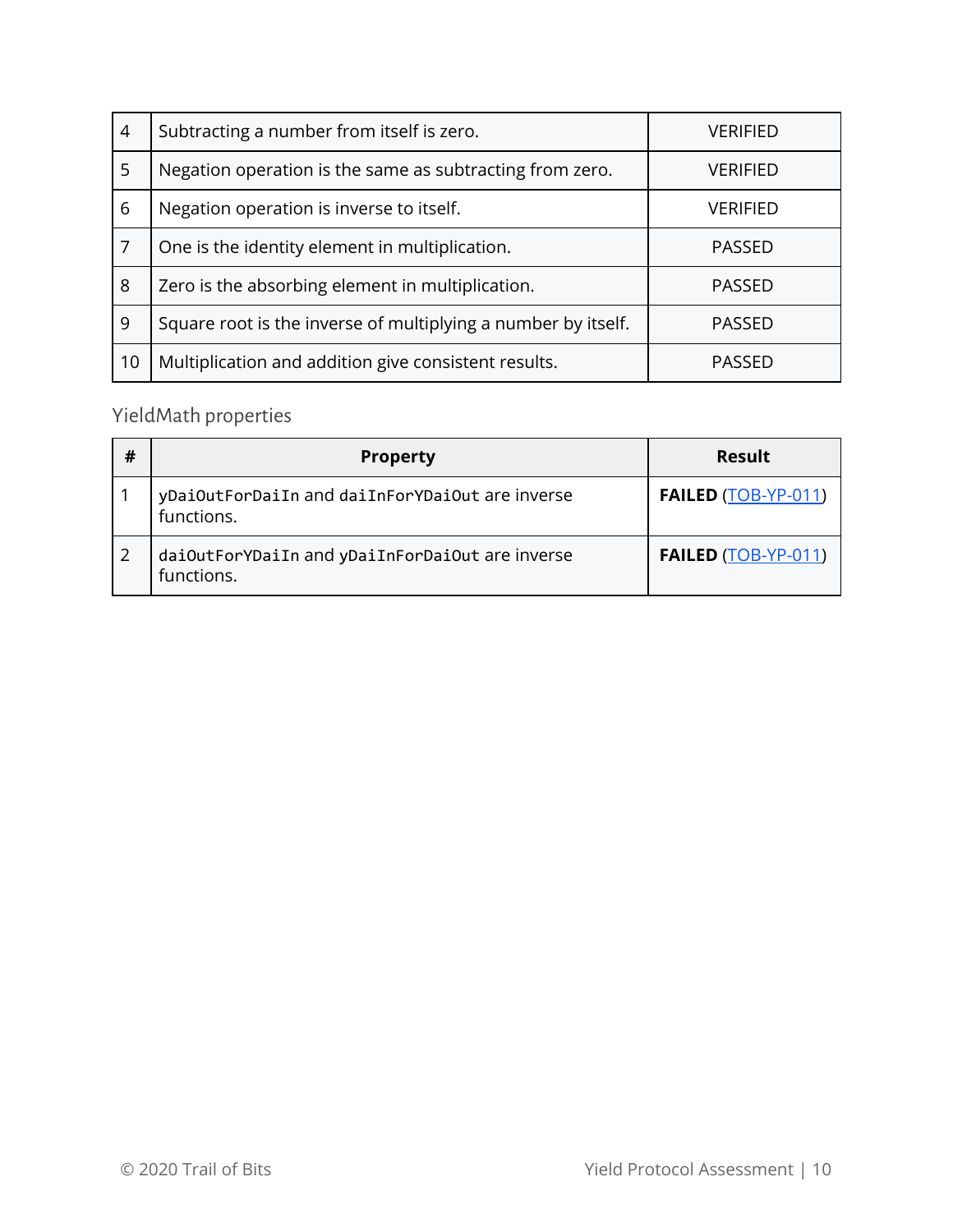# <span id="page-11-0"></span>Recommendations Summary

This section aggregates all the recommendations made during the engagement. Short-term recommendations address the immediate causes of issues. Long-term recommendations pertain to the development process and long-term design goals.

### <span id="page-11-1"></span>Short term

❑ **Disallow calls to redeem in the YDai and Unwind contracts during flash minting.** This will prevent users from abusing the flash minting feature. ([TOB-YP-001](#page-14-0))

❑ **Rewrite the authorization system to allow only certain addresses to access certain functions.** This will increase users' confidence in the deployment of the contracts. [\(TOB-YP-002\)](#page-16-0)

❑ **Add a call to pot.drip every time the pot.chi is used.** This will ensure that users receive the correct amount of interest after maturation**.** ([TOB-YP-003](#page-19-0))

❑ **Add checks to the YDai contract constructor to ensure maturity timestamps fall within an acceptable range.** This will prevent maturity dates from being mistakenly set in the past or too far in the future. ([TOB-YP-004\)](#page-21-0)

❑ **Add a require statement to check that the delegate address is not already enabled or disabled for the user.** This will ensure log messages are only emitted when a delegate is activated or deactivated. [\(TOB-YP-005\)](#page-22-0)

❑ **Enforce the aboveDustOrZero function in the from address instead of the to address, after modifying its balance during the withdraw call.** This will ensure the correct address has an appropriate balance after calls to withdraw. ([TOB-YP-006\)](#page-23-0)

❑ **Measure the gas savings from optimizations,** and carefully weigh them against the possibility of an optimization-related bug. [\(TOB-YP-007](#page-25-0))

❑ **Include the chainID opcode in the permit schema.** This will make replay attacks impossible in the event of a post-deployment hard fork. [\(TOB-YP-008\)](#page-26-0)

❑ **Properly document the possibility of griefing permit calls to warn users interacting with fyDAI tokens.** This will allow users to anticipate this possibility and develop alternate workflows in case they are targeted by it. [\(TOB-YP-009\)](#page-27-0)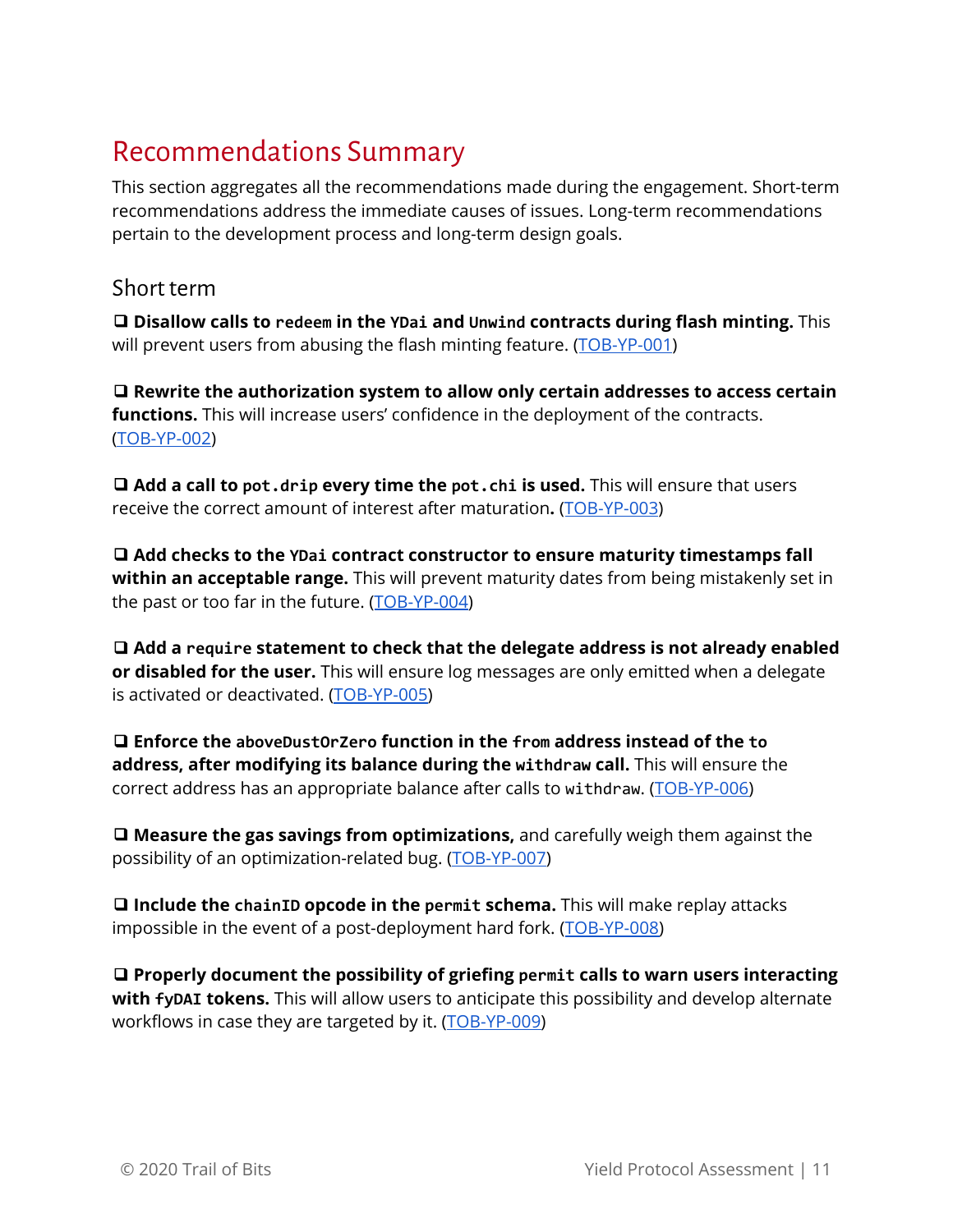❑ **Consider restricting calls to init to the contract owner and enforce that it can only be called once.** This will ensure initialization is carried out as Yield intends. [\(TOB-YP-010\)](#page-29-0)

❑ **Review the specification of the YieldMath functions and make sure it matches the implementation.** Use Echidna to validate the implementation. ([TOB-YP-011\)](#page-31-0)

#### <span id="page-12-0"></span>Long term

❑ **Do not include operations that allow any user to manipulate an arbitrary amount of funds, even if it is in a single transaction.** This will prevent attackers from gaining leverage to manipulate the market and break internal invariants. ([TOB-YP-001\)](#page-14-0)

❑ **Review the rest of the components to make sure they are suitable for their purpose and can be used only for their intended purpose.** ([TOB-YP-002](#page-16-0)), [\(TOB-YP-010\)](#page-29-0)

❑ **Review every interaction with the MakerDAO contracts to make sure your code will work as expected.** ([TOB-YP-003](#page-19-0))

❑ **Always perform validation of parameters passed to contract constructors.** This will help detect and prevent errors during deployment. [\(TOB-YP-004](#page-21-0))

❑ **Review all operations and avoid emitting events in repeated calls to idempotent operations.** This will help prevent bloated logs. [\(TOB-YP-005\)](#page-22-0)

❑ **Use Echidna or Manticore to properly test the contract invariants.** Automated testing can cover a wide array of inputs that unit testing may miss. [\(TOB-YP-006](#page-23-0))

❑ **Monitor the development and adoption of Solidity compiler optimizations.** This will allow you to assess their maturity and whether they are appropriate to enable. [\(TOB-YP-007\)](#page-25-0)

❑ **Document and carefully review any signature schemas, including their robustness to replay on different wallets, contracts, and blockchains.** Make sure users are aware of signing best practices and the danger of signing messages from untrusted sources. [\(TOB-YP-008\)](#page-26-0)

❑ **Carefully monitor the blockchain to detect front-running attempts.** ([TOB-YP-009](#page-27-0))

❑ **Develop robust unit and automated test suites for the custom math functions.** This will help ensure the correct functionality of this complex arithmetic. ([TOB-YP-011](#page-31-0))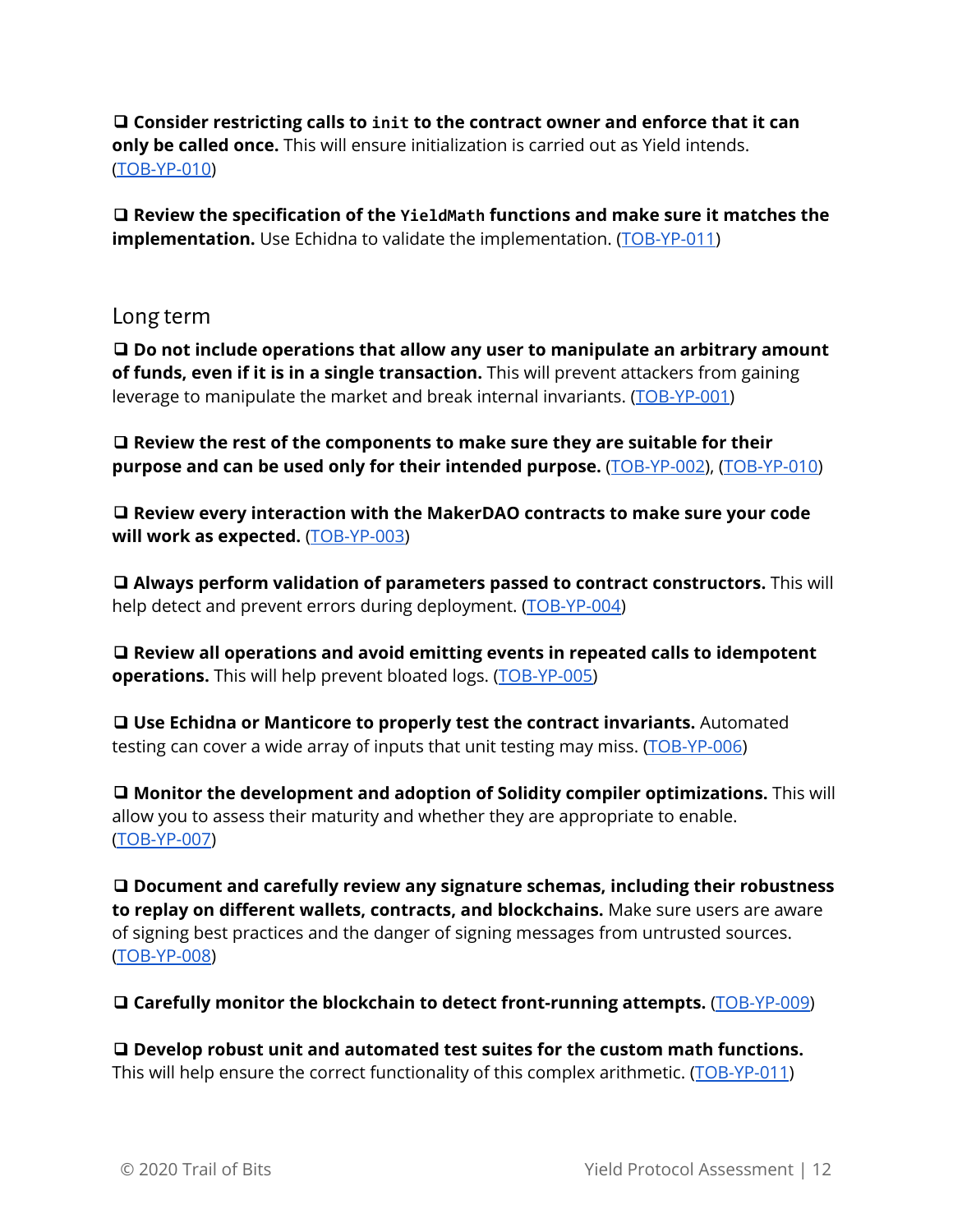# <span id="page-13-0"></span>Findings Summary

| #              | <b>Title</b>                                                                             | <b>Type</b>             | <b>Severity</b> |
|----------------|------------------------------------------------------------------------------------------|-------------------------|-----------------|
| 1              | Flash minting can be used to redeem<br>fyDAI                                             | Undefined<br>Behavior   | Medium          |
| $\overline{2}$ | Permission-granting is too simplistic and<br>not flexible enough                         | <b>Access Controls</b>  | Low             |
| 3              | pot.chi() value is never updated                                                         | Data Validation         | Low             |
| $\overline{4}$ | Lack of validation when setting the<br>maturity value                                    | Data Validation         | Low             |
| 5              | Delegates can be added or removed<br>repeatedly to bloat logs                            | Auditing and<br>Logging | Informational   |
| 6              | Withdrawing from the controller allows<br>accounts to contain dust                       | Data Validation         | Low             |
| $\overline{7}$ | Solidity compiler optimizations can be<br>dangerous                                      | Undefined<br>Behavior   | Undetermined    |
| 8              | Lack of chainID validation allows<br>signatures to be re-used across forks               | <b>Access Controls</b>  | High            |
| 9              | Permit opens the door for griefing<br>contracts that interact with the Yield<br>Protocol | Timing                  | Informational   |
| 10             | Pool initialization is unprotected                                                       | <b>Access Controls</b>  | Low             |
| 11             | Computation of DAI/fyDAI to buy/sell is<br>imprecise                                     | Data Validation         | Undetermined    |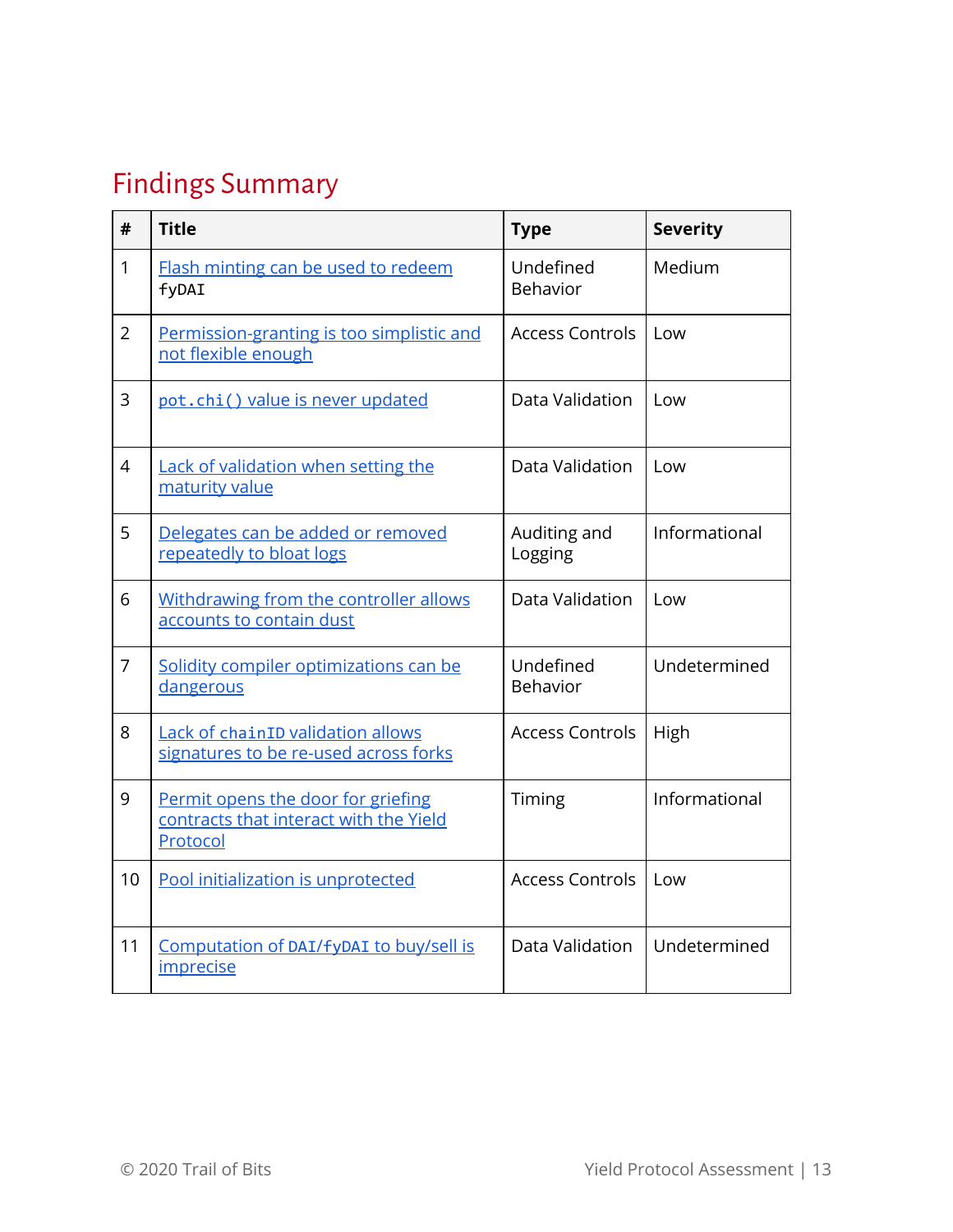### <span id="page-14-0"></span>1. Flash minting can be used to redeem fyDAI

Severity: Medium and Difficulty: Medium Difficulty: Medium Type: Undefined Behavior Type: The Finding ID: TOB-YP-001 Target: YDai.sol, Unwind.sol

#### **Description**

The flash-minting feature from the fyDAI token can be used to redeem an arbitrary amount of funds from a mature token.

The fyDAI token has a special function that allows users to mint and burn an arbitrary amount of tokens in a single transaction:

```
 /// @dev Flash-mint yDai. Calls back on `IFlashMinter.executeOnFlashMint()`
   /// @param to Wallet to mint the yDai in.
   /// @param yDaiAmount Amount of yDai to mint.
   /// @param data User-defined data to pass on to `executeOnFlashMint()`
   function flashMint(address to, uint256 yDaiAmount, bytes calldata data) external override
{
        _mint(to, yDaiAmount);
        IFlashMinter(msg.sender).executeOnFlashMint(to, yDaiAmount, data);
        _burn(to, yDaiAmount);
}
```
*Figure 1.1:* flashMint *function in* YDai.sol*.*

This function allows an arbitrary contract to be called with the executeOnFlashMint interface. This arbitrary contract can then call any function. In particular, it can call redeem from the same contract if the token is mature:

```
function redeem(address from, address to, uint256 yDaiAmount)
       public onlyHolderOrDelegate(from, "YDai: Only Holder Or Delegate") {
       require(
           isMature == true,
           "YDai: yDai is not mature"
       );
       _burn(from, yDaiAmount); // Burn yDai from `from`
      uint256 daiAmount = muld(yDaiAmount, chiGrowth()); // User gets interest for
holding after maturity
       _treasury.pullDai(to, daiAmount); // Give dai to `to`, from
Treasury
       emit Redeemed(from, to, yDaiAmount, daiAmount);
```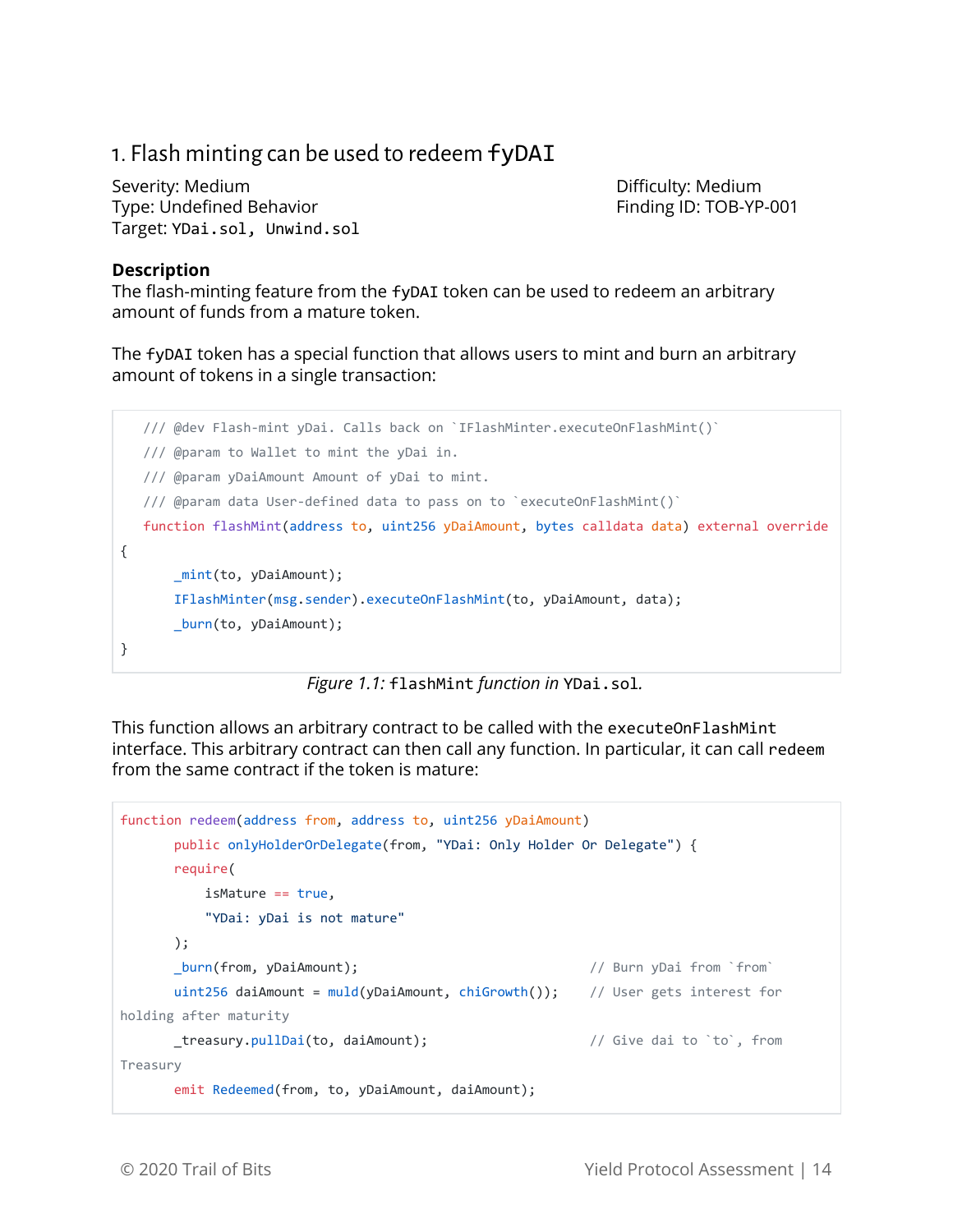}

*Figure 1.2:* redeem *function in* YDai.sol.

The same transaction can also pull an arbitrary number of funds from the treasure (if available), which can be deposited to mint fyDAI tokens again.

Additionally, this attack could also target the redeem function in the Unwind contract in the event of a MakerDAO shutdown:

```
 /// @dev Redeems YDai for weth for any user. YDai.redeem won't work if MakerDAO is in
shutdown.
    /// @param maturity Maturity of an added series
    /// @param user Wallet containing the yDai to burn.
    function redeem(uint256 maturity, address user) public {
        require(settled && cashedOut, "Unwind: Not ready");
        IYDai yDai = _controller.series(maturity);
       uint256 yDaiAmount = yDai.balanceOf(user);
        yDai.burn(user, yDaiAmount);
        require(
            _weth.transfer(
                user,
                daiToFixWeth(muld(yDaiAmount, yDai.chiGrowth()), _fix)
\overline{\phantom{a}} );
    }
```
*Figure 1.3:* redeem *function in* Unwind.sol.

#### **Exploit Scenario**

Eve calls flashMint on a YDai contract that has already matured and mints a large quantity of tokens to a contract she controls. This contract's executeOnFlashMint hook in turn calls redeem in the matured YDai contract, and Eve's contract receives a large quantity of Dai. Eve's contract may now negatively impact markets to her advantage.

#### **Recommendation**

Short term, disallow calls to redeem in the YDai and Unwind contracts during flash minting.

Long term, do not include operations that allow any user to manipulate an arbitrary amount of funds, even if it is in a single transaction. This will prevent attackers from gaining leverage to manipulate the market and break internal invariants.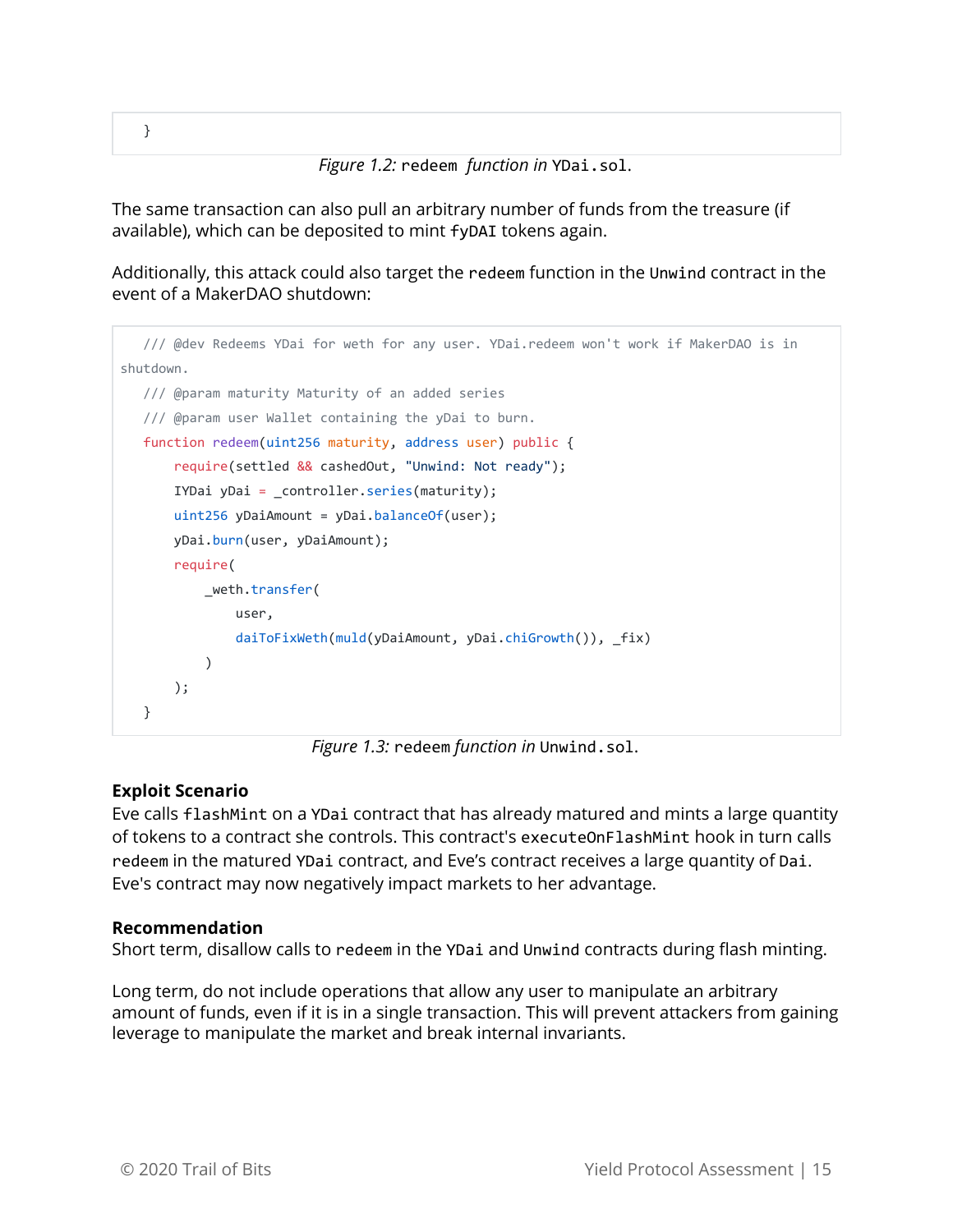# <span id="page-16-0"></span>2. Permission-granting istoo simplistic and not flexible enough

Severity: Low **Difficulty: High** Type: Access Controls Finding ID: TOB-YP-002 Target: Orchestrated.sol

#### **Description**

The Yield Protocol contracts implement an oversimplified permission system that can be abused by the administrator.

The Yield Protocol implements several contracts that need to call privileged functions from each other. For instance, only the borrow function in Controller can call the mint function in YDai:

```
 function borrow(bytes32 collateral, uint256 maturity, address from, address to, uint256
yDaiAmount)
        public override
        validCollateral(collateral)
        validSeries(maturity)
        onlyHolderOrDelegate(from, "Controller: Only Holder Or Delegate")
        onlyLive
    {
        IYDai yDai = series[maturity];
        debtYDai[collateral][maturity][from] =
debtYDai[collateral][maturity][from].add(yDaiAmount);
        require(
            isCollateralized(collateral, from),
            "Controller: Too much debt"
        );
        yDai.mint(to, yDaiAmount);
       emit Borrowed(collateral, maturity, from, toInt256(yDaiAmount));
    }
```
#### *Figure 2.1:* borrow *function in* Controller.sol.

 /// @dev Mint yDai. Only callable by Controller contracts. /// This function can only be called by other Yield contracts, not users directly. /// @param to Wallet to mint the yDai in. /// @param yDaiAmount Amount of yDai to mint. function mint(address to, uint256 yDaiAmount) public override onlyOrchestrated("YDai: Not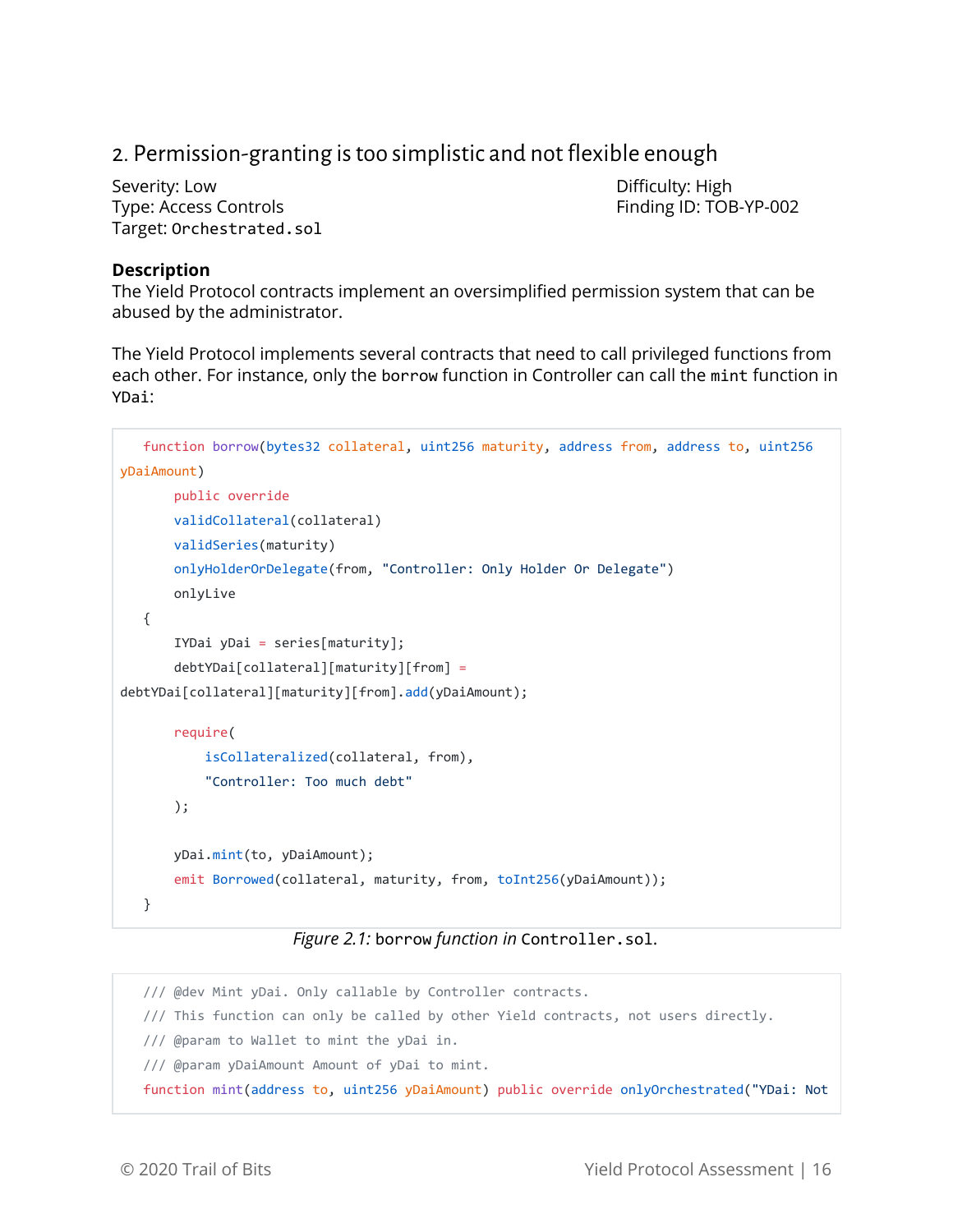```
Authorized") {
        _mint(to, yDaiAmount);
    }
```
*Figure 2.2:* mint *function in* YDai.sol.

For implementing permissions, there is a special function called orchestrate which allows certain addresses to be added into the list of authorized users:

```
contract Orchestrated is Ownable {
    event GrantedAccess(address access);
    mapping(address => bool) public authorized;
    constructor () public Ownable() {}
   /// @dev Restrict usage to authorized users
    modifier onlyOrchestrated(string memory err) {
        require(authorized[msg.sender], err);
        _;
    }
    /// @dev Add user to the authorized users list
    function orchestrate(address user) public onlyOwner {
       authorizontal[user] = true; emit GrantedAccess(user);
    }
}
```
*Figure 2.2:* Orchestrated *contract.*

However, there is no way to specify which operation can be called for every privileged user. All the authorized addresses can call any restricted function, and the owner can add any number of them. Also, the privileged addresses are supposed to be smart contracts; however, there is no check for that. Moreover, once an address is added, it cannot be deleted.

#### **Exploit Scenario**

Eve gains access to the owner's private key and uses it to call the orchestrate function with an additional address to backdoor one of the contracts. As a result, any user interacting with the contracts is advised to review the authorized mapping to make sure the contracts don't allow additional addresses to call restricted functions.

#### **Recommendation**

Short term, rewrite the authorization system to allow only certain addresses to access certain functions (e.g., the minter address can only call mint in YDai).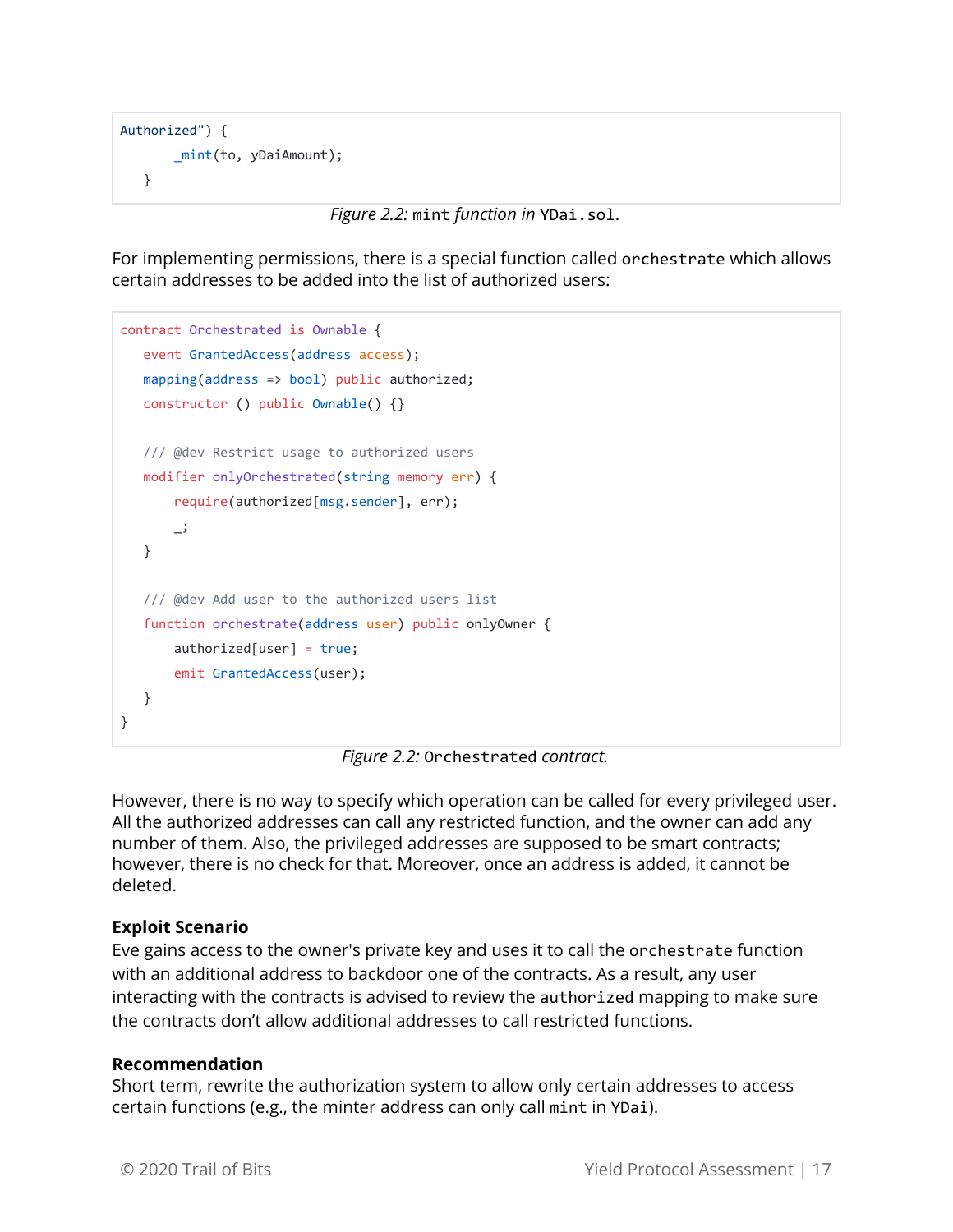Long term, review the rest of the components to make sure they are suitable for their purpose and can be used only for their intended purpose.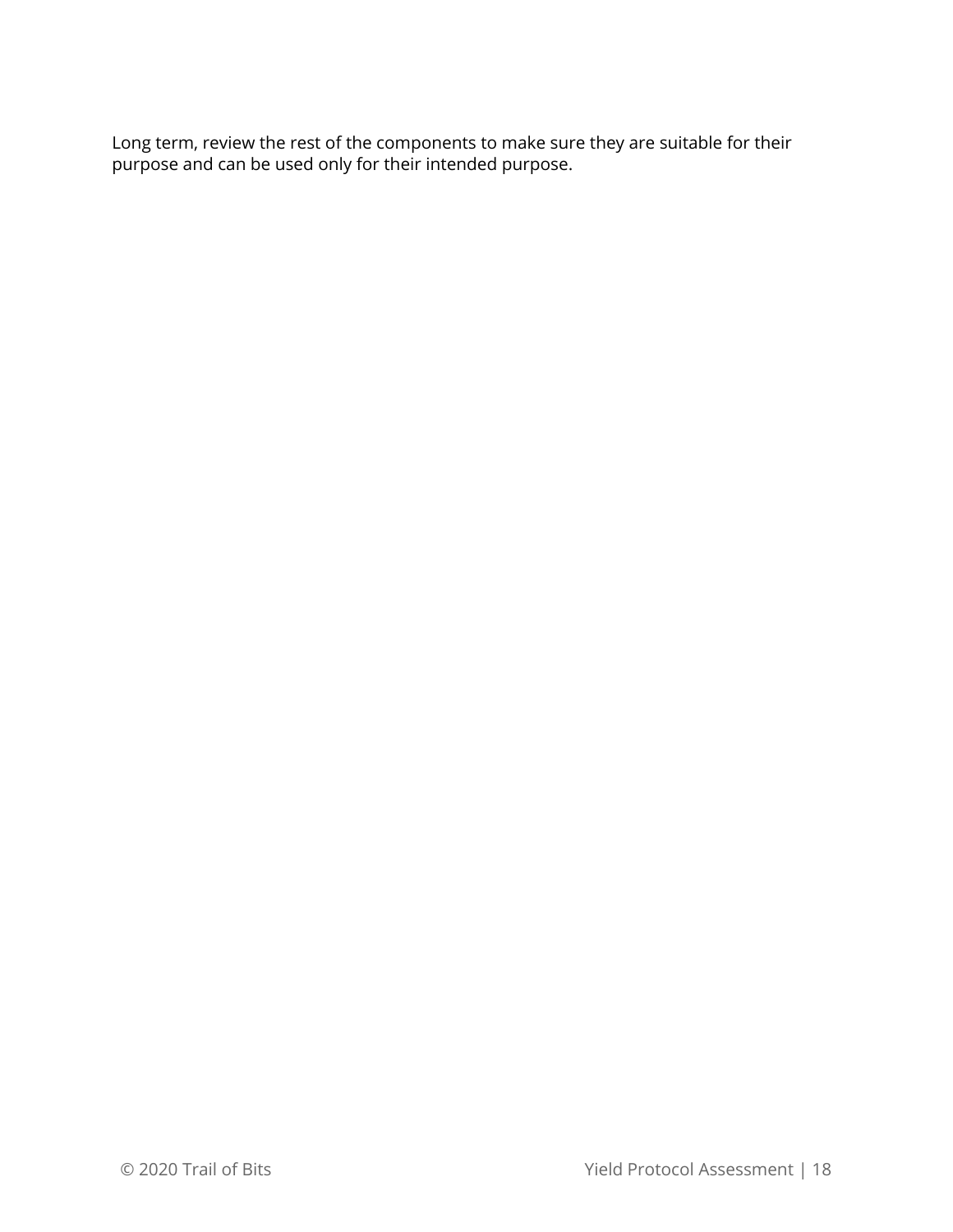# <span id="page-19-0"></span>3. pot.chi() value is never updated

Severity: Low **Difficulty: High** Target: YDai.sol

Type: Data Validation Finding ID: TOB-YP-003

#### **Description**

The Yield contracts interact with the Dai Savings Rate (DSR) contracts from MakerDAO to obtain the rate accumulator value without properly calling a function to update its value.

DSR works using the pot contracts from MakerDAO. Once these contracts are deployed, they require the drip function to be called in order to update the accumulated interest rate:



The Yield Protocol uses DSR. In particular, YDai uses the pot contracts directly to provide interest to its users:

```
 /// @dev Mature yDai and capture chi and rate
 function mature() public override {
     require(
         // solium-disable-next-line security/no-block-members
         now > maturity,
         "YDai: Too early to mature"
     );
     require(
```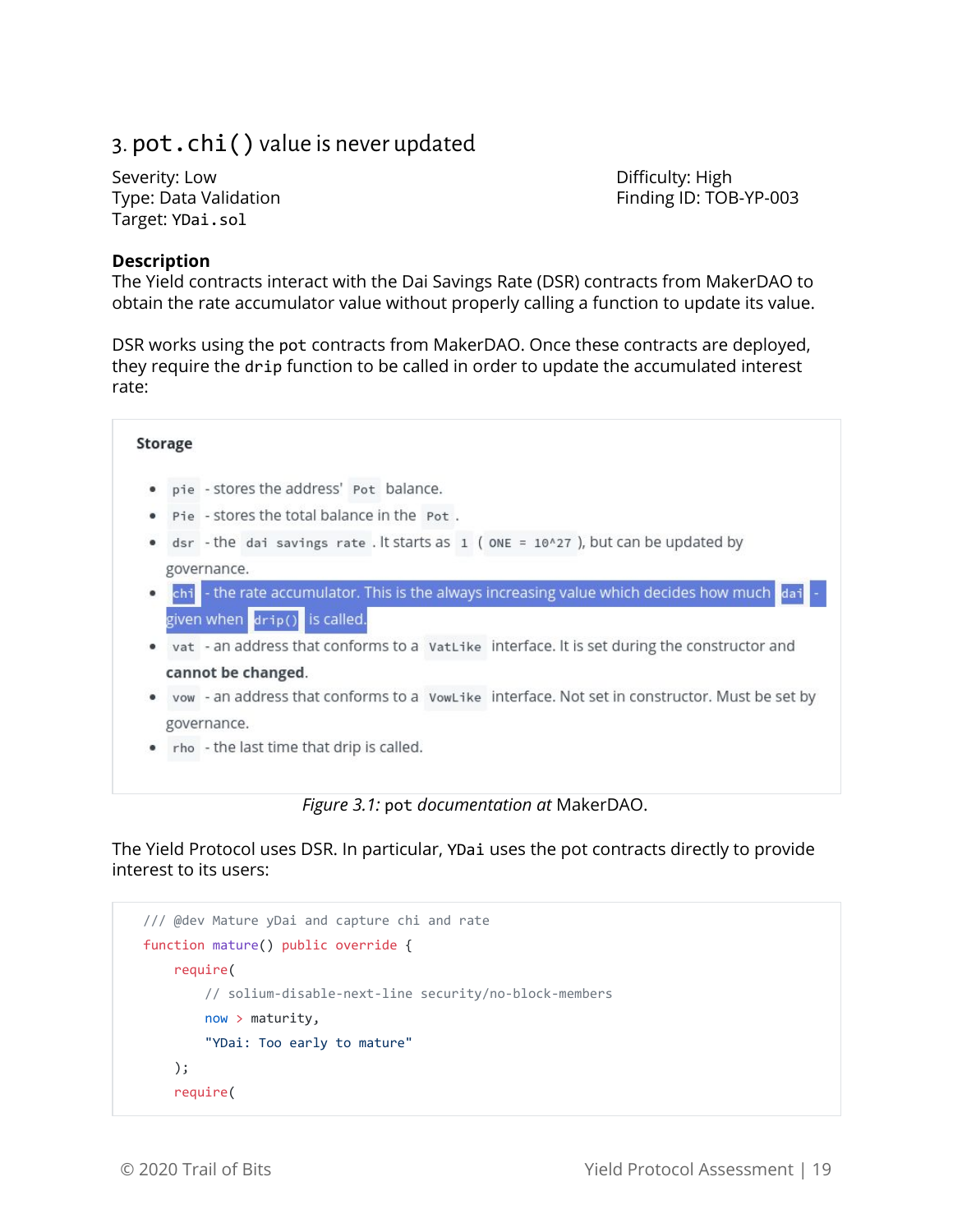```
 isMature != true,
         "YDai: Already matured"
     );
    (, rate(0, 1, 1) = _vat.ilks(WETH); // Retrieve the MakerDAO Vat
    rate0 = Math.max(rate0, UNIT); // Floor it at 1.0chi0 = \underline{pot.chi();} isMature = true;
     emit Matured(rate0, chi0);
 }
```
*Figure 3.1:* mature *function in* YDai.

However, the drip function is never called on any contract. It could be called manually by the users or the Yield off-chain components; however, this was not documented.

#### **Exploit Scenario**

Alice locks DAI in a fyDAI token expecting to obtain a certain interest rate. However, the call to drip is never performed, so Alice obtains less interest than expected after the fyDAI token matures.

#### **Recommendation**

Short term, add a call to pot.drip every time the pot.chi is used. This will ensure that users receive the correct amount of interest after maturation**.**

Long term, review every interaction with the MakerDAO contracts to make sure your code works as expected.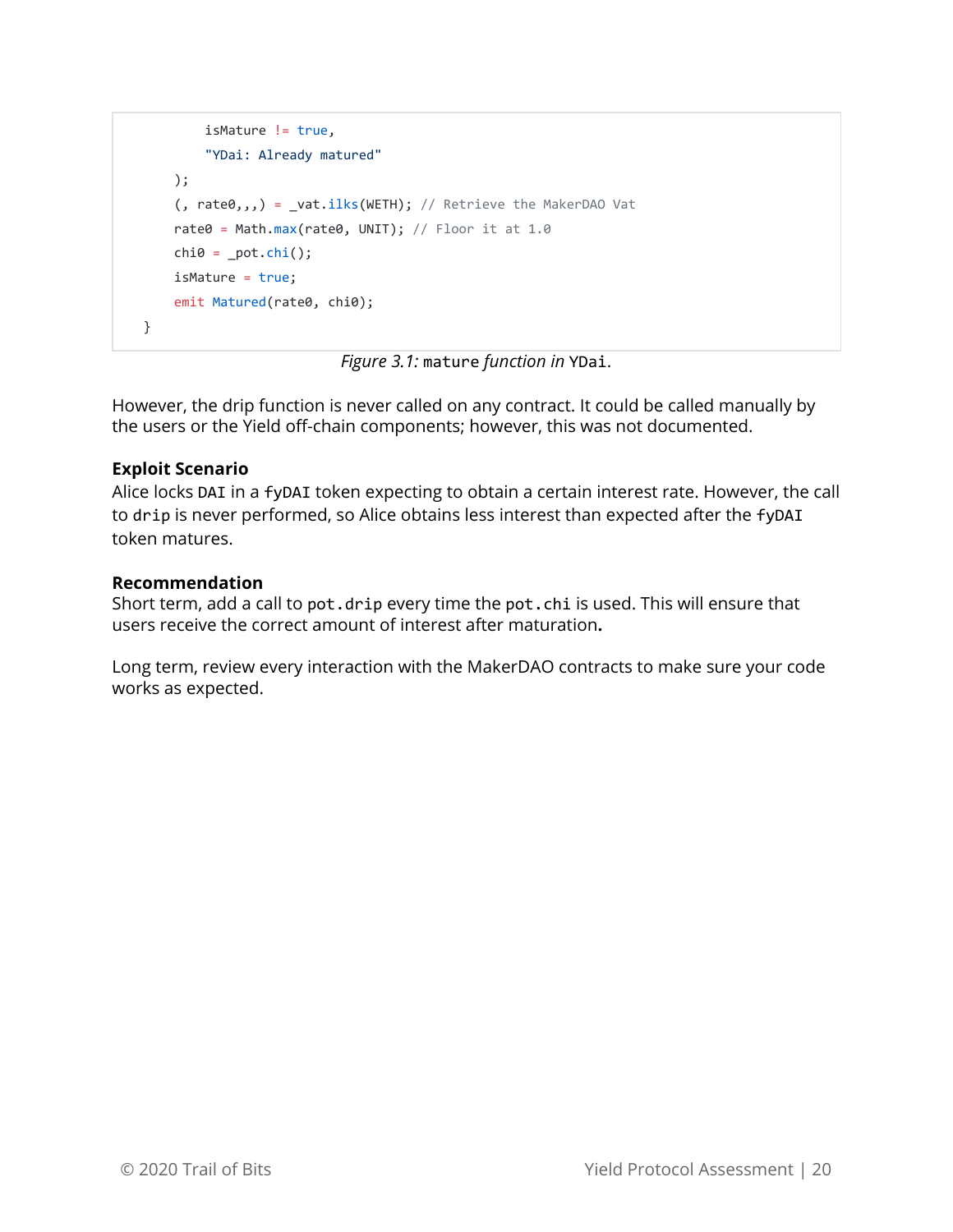### <span id="page-21-0"></span>4. Lack of validationwhen setting the maturity value

Severity: Low **Difficulty: Low** Target: YDai.sol

Type: Data Validation Finding ID: TOB-YP-004

#### **Description**

When a fyDAI contract is deployed, one of the deployment parameters is a maturity date, passed as a Unix timestamp. This is the date at which point fyDAI tokens can be redeemed for the underlying Dai. Currently, the contract constructor performs no validation on this timestamp to ensure it is within an acceptable range. As a result, it is possible to mistakenly deploy a YDai contract that has a maturity date in the past or many years in the future, which may not be immediately noticed.

```
 /// @dev The constructor:
 /// Sets the name and symbol for the yDai token.
 /// Connects to Vat, Jug, Pot and Treasury.
 /// Sets the maturity date for the yDai, in unix time.
 /// Initializes chi and rate at maturity time as 1.0 with 27 decimals.
 constructor(
    address vat_,
     address pot_,
     address treasury_,
     uint256 maturity_,
     string memory name,
    string memory symbol
 ) public ERC20(name, symbol) {
    \_\text{vat} = \text{IVat}(\text{vat}_\text{});
    pot = IPot(pot_;
     _treasury = ITreasury(treasury_);
    \overline{\mathsf{maturity}} = \mathsf{maturity};
    chi\theta = UNIT;rate0 = UNIT; }
```
*Figure 4.1: The constructor of the* YDai *contract.*

#### **Exploit Scenario**

The Yield Protocol team deploys a new suite of YDai contracts with a variety of target maturity dates. One of the maturity timestamps contains a typo, and the maturity date is set for 10 years from now instead of the intended 6 months. Before this is noticed by either the team or the community, users begin locking up fyDAI in this longer-term contract.

#### **Recommendation**

Short term, add checks to the YDai contract constructor to ensure maturity timestamps fall within an acceptable range. This will prevent maturity dates from being mistakenly set in the past or too far in the future.

Long term, always perform validation of parameters passed to contract constructors. This will help detect and prevent errors during deployment.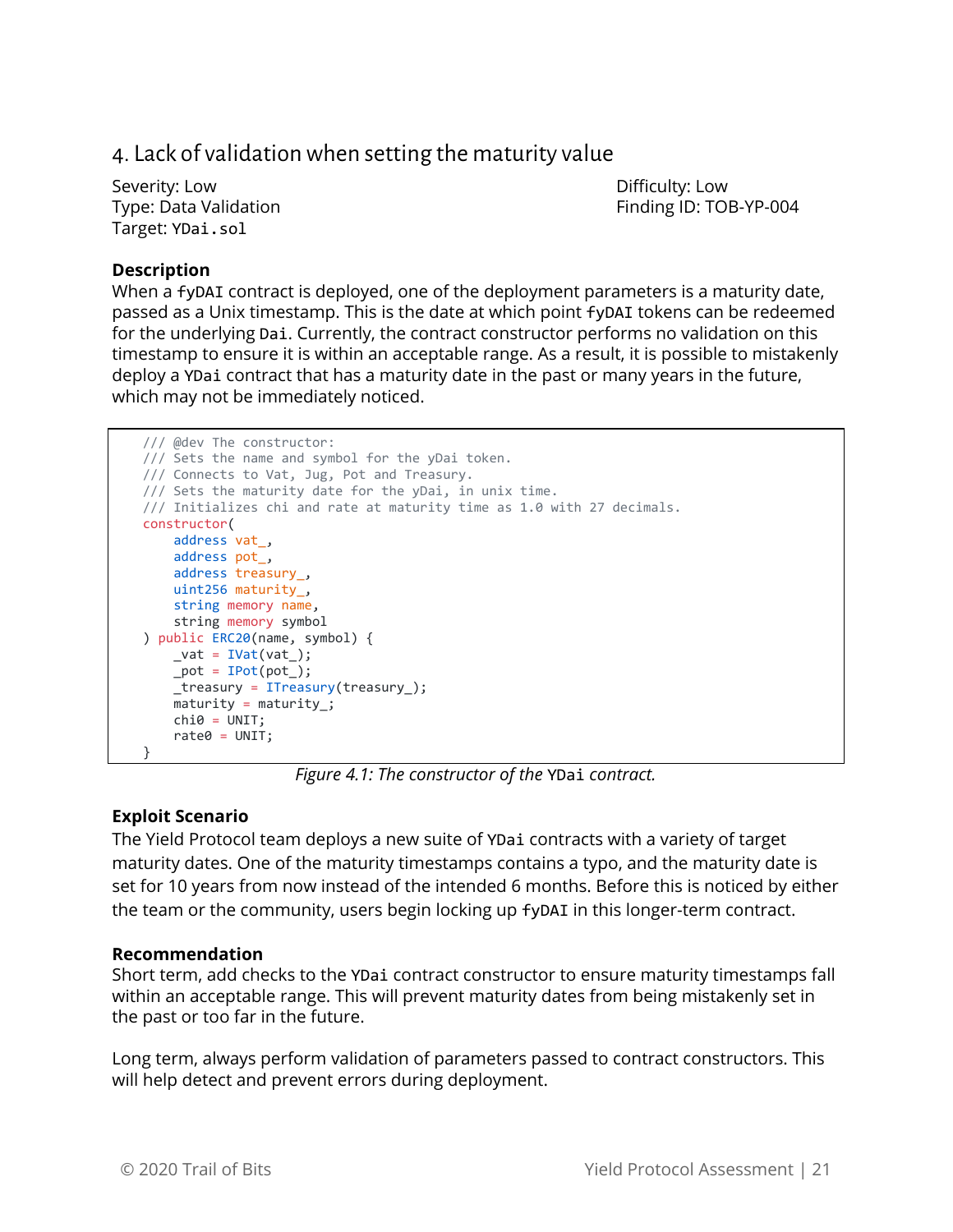# <span id="page-22-0"></span>5. Delegates can be added or removed repeatedly to bloat logs

Severity: Informational and Difficulty: Low Type: Auditing and Logging Finding ID: TOB-YP-005 Target: helpers/Delegable.sol

#### **Description**

Several contracts in the Yield Protocol system inherit the Delegable contract. This contract allows users to delegate the ability to perform certain operations on their behalf to other addresses. When a user adds or removes a delegate, a corresponding event is emitted to log this operation. However, there is no check to prevent a user from repeatedly adding or removing a delegation that is already enabled or revoked, which could allow redundant events to be emitted repeatedly.

```
 /// @dev Enable a delegate to act on the behalf of caller
 function addDelegate(address delegate) public {
     delegated[msg.sender][delegate] = true;
     emit Delegate(msg.sender, delegate, true);
 }
 /// @dev Stop a delegate from acting on the behalf of caller
 function revokeDelegate(address delegate) public {
     delegated[msg.sender][delegate] = false;
     emit Delegate(msg.sender, delegate, false);
 }
```
#### *Figure 5.1: The* addDelegate *and* revokeDelegate *function definitions.*

#### **Exploit Scenario**

Alice calls addDelegate on the Pool contract with Bob's address several hundred times. For each call, a new event is emitted. This bloats the event logs for the contract and degrades performance of off-chain systems that ingest these events.

#### **Recommendation**

Short term, add a require statement to check that the delegate address is not already enabled or disabled for the user. This will ensure log messages are only emitted when a delegate is activated or deactivated.

Long term, review all operations and avoid emitting events in repeated calls to idempotent operations. This will help prevent bloated logs.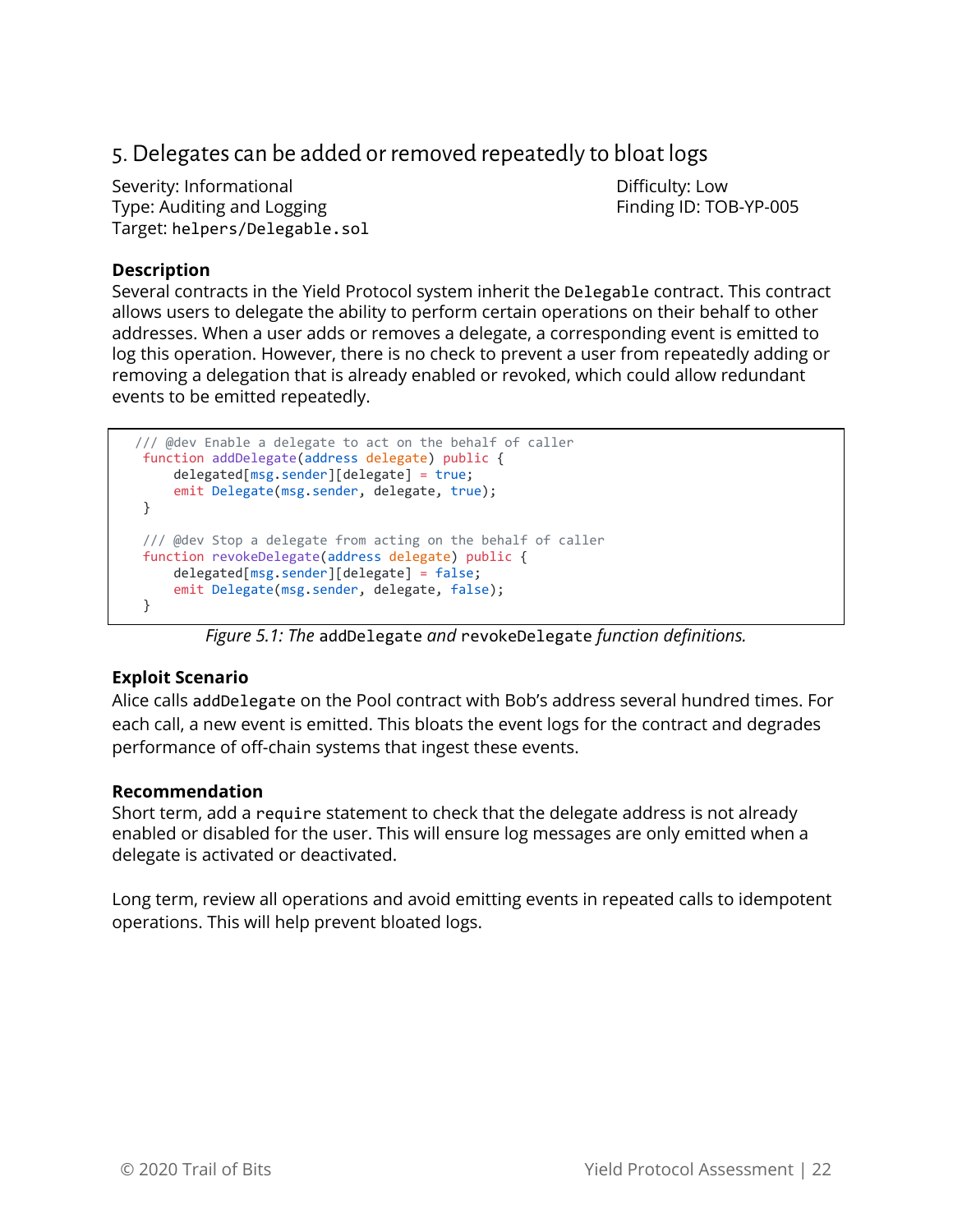# <span id="page-23-0"></span>6. Withdrawing from the Controller allows accounts to contain dust

Severity: Low **Difficulty: Low** Type: Data Validation Finding ID: TOB-YP-006 Target: Controller.sol

#### **Description**

The withdraw operation can break the assumption that no account can contain dust for certain collaterals.

The aboveDustOrZero function enforces an invariant that prevents accounts from holding an amount of collateral smaller than DUST (0.025 ETH):

```
 /// @dev Return if the collateral of an user is between zero and the dust level
 /// @param collateral Valid collateral type
 /// @param user Address of the user vault
 function aboveDustOrZero(bytes32 collateral, address user) public view returns (bool) {
    uint256 postedCollateral = posted[collateral][user];
     return postedCollateral == 0 || DUST < postedCollateral;
 }
```
*Figure 6.1:* aboveDustOrZero *function in* Controller.sol*.*

While this function is correctly used in the post operation, it fails to enforce this invariant in withdraw:

```
 function withdraw(bytes32 collateral, address from, address to, uint256 amount)
        public override
        validCollateral(collateral)
        onlyHolderOrDelegate(from, "Controller: Only Holder Or Delegate")
       onlyLive
    {
        posted[collateral][from] = posted[collateral][from].sub(amount); // Will revert if
not enough posted
        require(
            isCollateralized(collateral, from),
            "Controller: Too much debt"
        );
```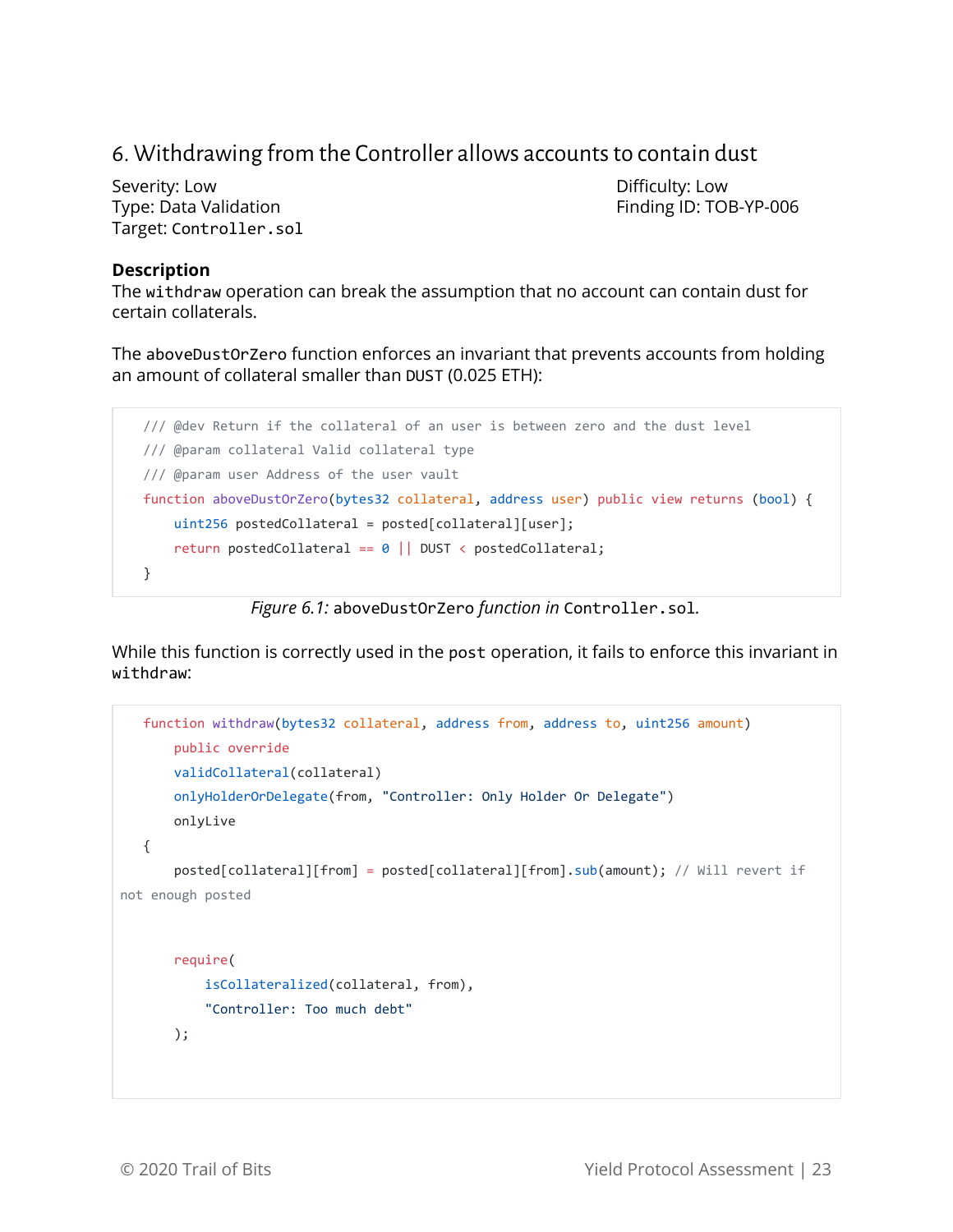```
if (collateral == WETH) require(
             aboveDustOrZero(collateral, to),
             "Controller: Below dust"
         );
         _treasury.pullWeth(to, amount);
     } else if (collateral == CHAI) {
         _treasury.pullChai(to, amount);
     }
   emit Posted(collateral, from, -toInt256(amount));
 }
```
*Figure 6.2:* withdraw *function in* Controller.sol.

The invariant is enforced for the to address (which is not modified) instead of the from address.

#### **Exploit Scenario**

Alice calls withdraw on the Controller assuming that it cannot leave a positive amount of WETH that is lower than DUST in her account. However, the transaction succeeds, leaving the contract in an invalid state.

#### **Recommendation**

Short term, enforce the aboveDustOrZero function in the from address instead of the to address, after modifying its balance during the withdraw call. This will ensure the correct address has an appropriate balance after calls to withdraw.

Long term, use Echidna or Manticore to properly test the contract invariants. Automated testing can cover a wide array of inputs that unit testing may miss.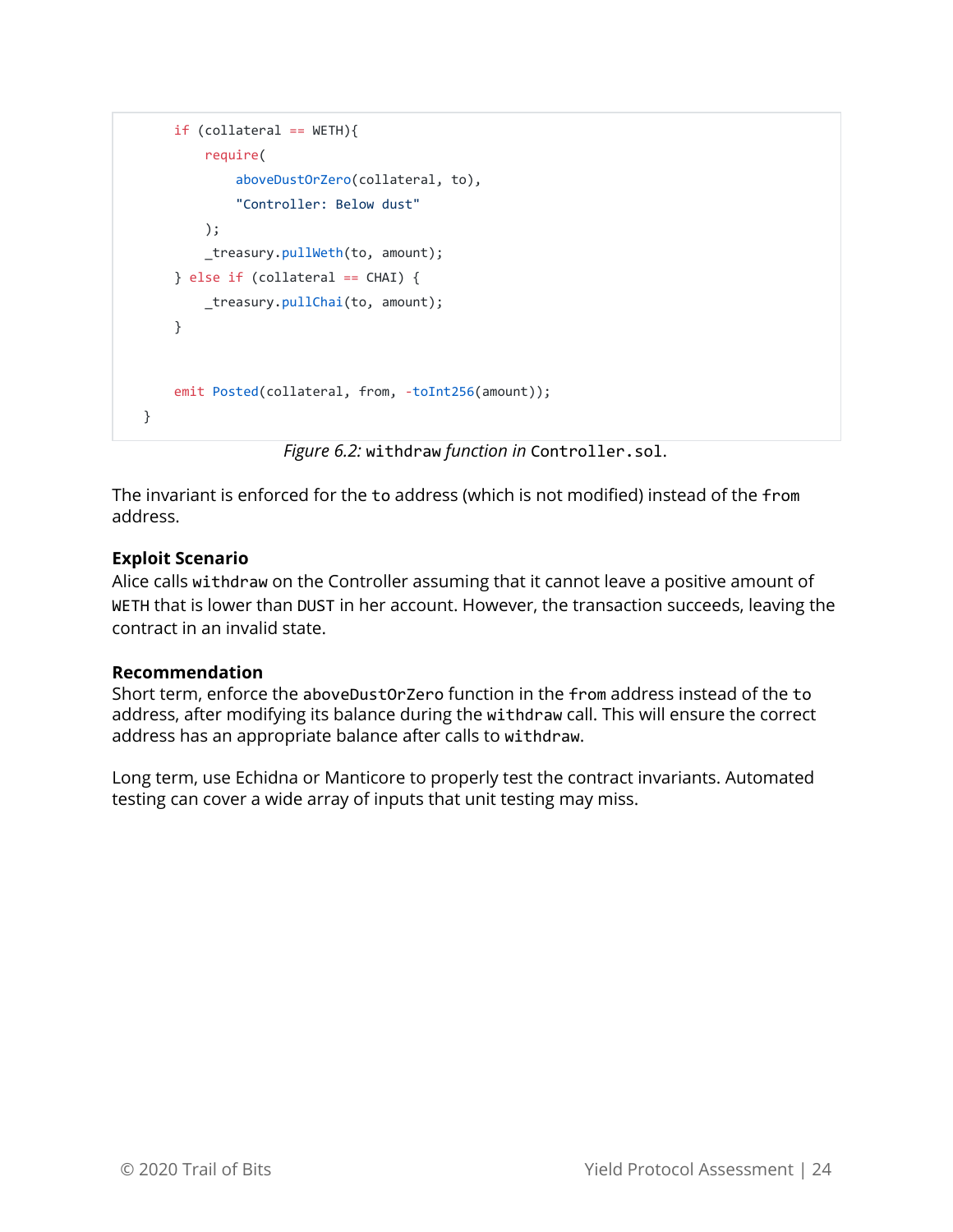# <span id="page-25-0"></span>7. Solidity compiler optimizationscan be dangerous

Severity: Undetermined Difficulty: Low Type: Undefined Behavior Finding ID: TOB-YP-007 Target: truffle-config.js, buidler.config.ts

#### **Description**

Yield Protocol has enabled optional compiler optimizations in Solidity.

There have been several bugs with security implications related to optimizations. Moreover, optimizations are **actively being developed**. Solidity compiler optimizations are disabled by default, and it is unclear how many contracts in the wild actually use them. Therefore, it is unclear how well they are being tested and exercised.

High-severity security issues due to optimization bugs have [occurred](https://solidity.readthedocs.io/en/v0.7.0/bugs.html) in the past. A high-severity [bug](https://docs.google.com/document/d/1PZBSCBWBwd6AqWCgXqLnw8FNQ4HRurP5usrXuKuU0a0/edit#heading=h.csz7fns3yza3) in the [emscripten](https://docs.google.com/document/d/1PZBSCBWBwd6AqWCgXqLnw8FNQ4HRurP5usrXuKuU0a0/edit#heading=h.csz7fns3yza3)[-generated](https://docs.google.com/document/d/1PZBSCBWBwd6AqWCgXqLnw8FNQ4HRurP5usrXuKuU0a0/edit#heading=h.csz7fns3yza3) [solc-js](https://docs.google.com/document/d/1PZBSCBWBwd6AqWCgXqLnw8FNQ4HRurP5usrXuKuU0a0/edit#heading=h.csz7fns3yza3) [compiler](https://docs.google.com/document/d/1PZBSCBWBwd6AqWCgXqLnw8FNQ4HRurP5usrXuKuU0a0/edit#heading=h.csz7fns3yza3) used by Truffle and Remix persisted until late 2018. The fix for this bug was not reported in the Solidity CHANGELOG. Another high-severity optimization bug resulting in incorrect bit shift results was [patched](https://github.com/ethereum/solidity/releases/tag/v0.5.6) in Solidity 0.5.6.

A [compiler](https://blog.zeppelin.solutions/solidity-compiler-audit-8cfc0316a420) audit of Solidity from November, 2018 concluded that the [optional](https://docs.google.com/document/d/1PZBSCBWBwd6AqWCgXqLnw8FNQ4HRurP5usrXuKuU0a0/edit#heading=h.l6fakub3mvnn) [optimizations](https://docs.google.com/document/d/1PZBSCBWBwd6AqWCgXqLnw8FNQ4HRurP5usrXuKuU0a0/edit#heading=h.l6fakub3mvnn) may not be safe. Moreover, the Common Subexpression Elimination (CSE) optimization procedure is "implemented in a very fragile manner, with manual access to indexes, multiple structures with almost identical behavior, and up to four levels of conditional nesting in the same function." Similar code in other large projects has resulted in bugs.

There are likely latent bugs related to optimization, and/or new bugs that will be introduced due to future optimizations.

#### **Exploit Scenario**

A latent or future bug in Solidity compiler optimizations—or in the Emscripten transpilation to solc-js—causes a security vulnerability in the <> contracts.

#### **Recommendation**

Short term, measure the gas savings from optimizations, and carefully weigh them against the possibility of an optimization-related bug.

Long term, monitor the development and adoption of Solidity compiler optimizations to assess their maturity.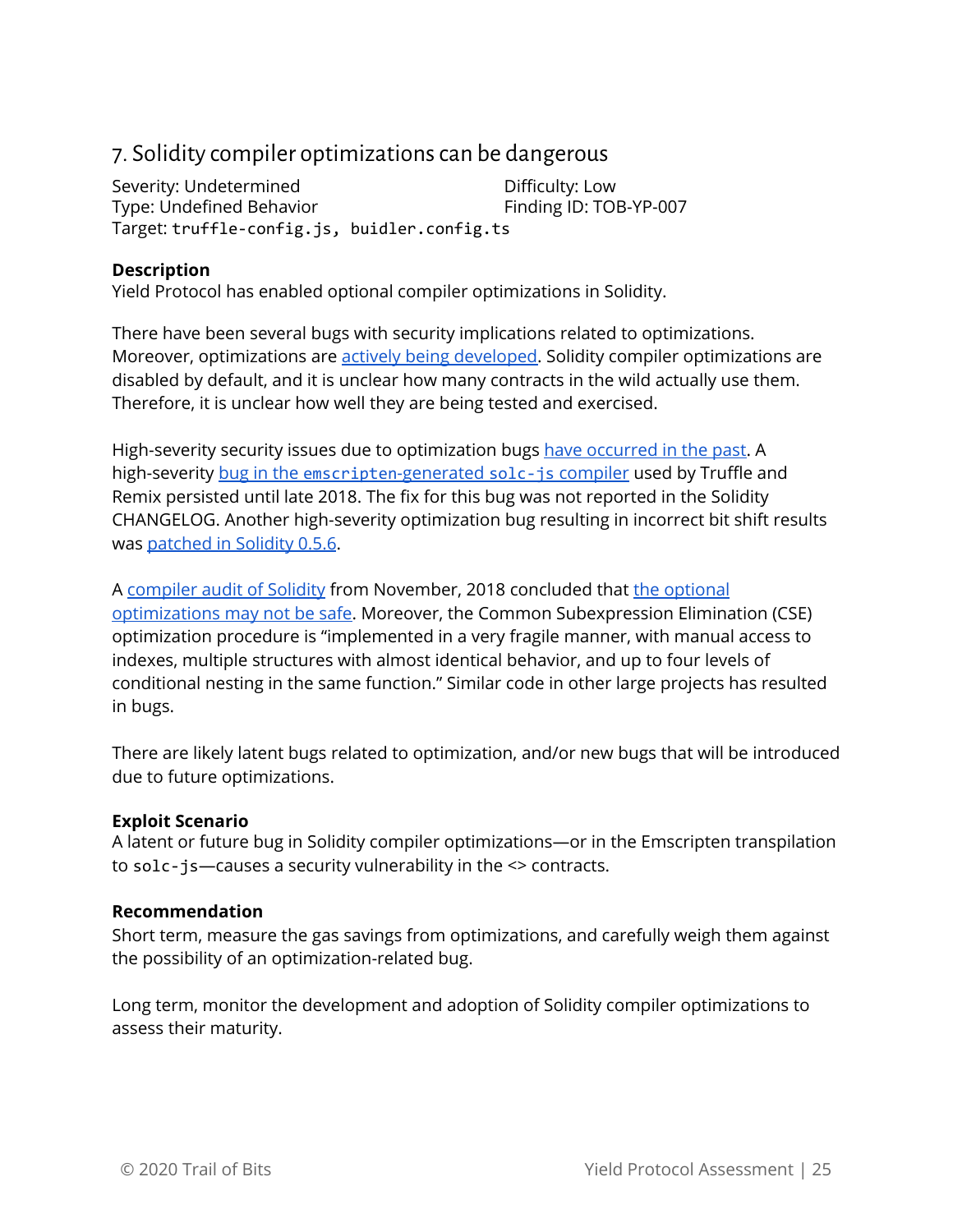### <span id="page-26-0"></span>8. Lack of chainID validation allows signatures to be re-used across forks

Severity: High **Difficulty: High** Type: Access Controls Finding ID: TOB-YP-008 Target: helpers/ERC20Permit.sol

#### **Description**

YDai implements the draft ERC 2612 via the ERC20Permit contract it inherits from. This allows a third party to transmit a signature from a token holder that modifies the ERC20 allowance for a particular user. These signatures used in calls to permit in ERC20Permit do not account for chainsplits. The chainID is included in the domain separator. However, it is not updatable and not included in the signed data as part of the permit call. As a result, if the chain forks after deployment, the signed message may be considered valid on both forks.

```
 bytes32 hashStruct = keccak256(
            abi.encode(
               PERMIT_TYPEHASH,
                owner,
                spender,
                amount,
                nonces[owner]++,
                deadline
) );
```
*Figure 8.1: The reconstruction of the permit parameters in* ERC20Permit *as signed by the* owner*, notably omitting the* chainID*.*

#### **Exploit Scenario**

Bob has a wallet holding fyDAI. An EIP is included in an upcoming hard fork that has split the community. After the hard fork, a significant user base remains on the old chain. On the new chain, Bob approves Alice to spend some tokens via a call to permit. Alice, operating on both chains, replays the permit call on the old chain and is able to steal some of Bob's fyDAI.

#### **Recommendation**

Short term, include the chainID opcode in the permit schema. This will make replay attacks impossible in the event of a post-deployment hard fork.

Long term, document and carefully review any signature schemas, including their robustness to replay on different wallets, contracts, and blockchains. Make sure users are aware of signing best practices and the danger of signing messages from untrusted sources.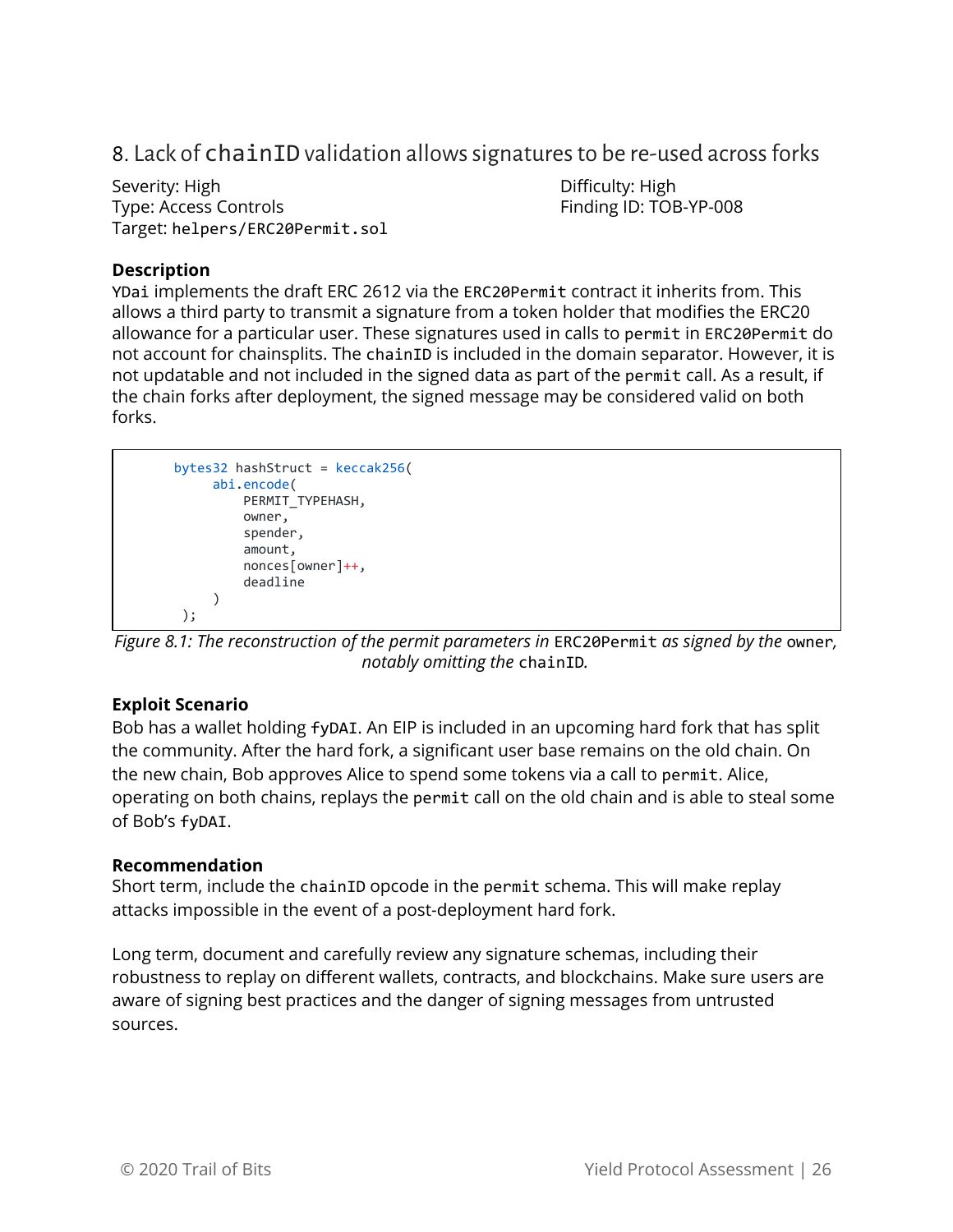# <span id="page-27-0"></span>9. Permit opens the door for griefing contracts that interact with the Yield Protocol

Severity: Informational and Difficulty: Low Type: Timing Type: Timing Type: Timing ID: TOB-YP-009 Target: ERC20Permit.sol

#### **Description**

The permit function can be front-run to break the workflow from third-party smart contracts.

The YDai contract implements permit, which allows the ERC20 allowance of a user to be changed based on a signature check using ecrecover:

```
 function permit(address owner, address spender, uint256 amount, uint256 deadline, uint8
v, bytes32 r, bytes32 s) public virtual override {
        require(deadline >= block.timestamp, "ERC20Permit: expired deadline");
        bytes32 hashStruct = keccak256(
            abi.encode(
                PERMIT_TYPEHASH,
                 owner,
                 spender,
                 amount,
                 nonces[owner]++,
                 deadline
           \lambda );
        bytes32 hash = keccak256(
            abi.encodePacked(
                 '\x19\x01',
                 DOMAIN_SEPARATOR,
                hashStruct
            )
        );
        address signer = ecrecover(hash, v, r, s);
        require(
```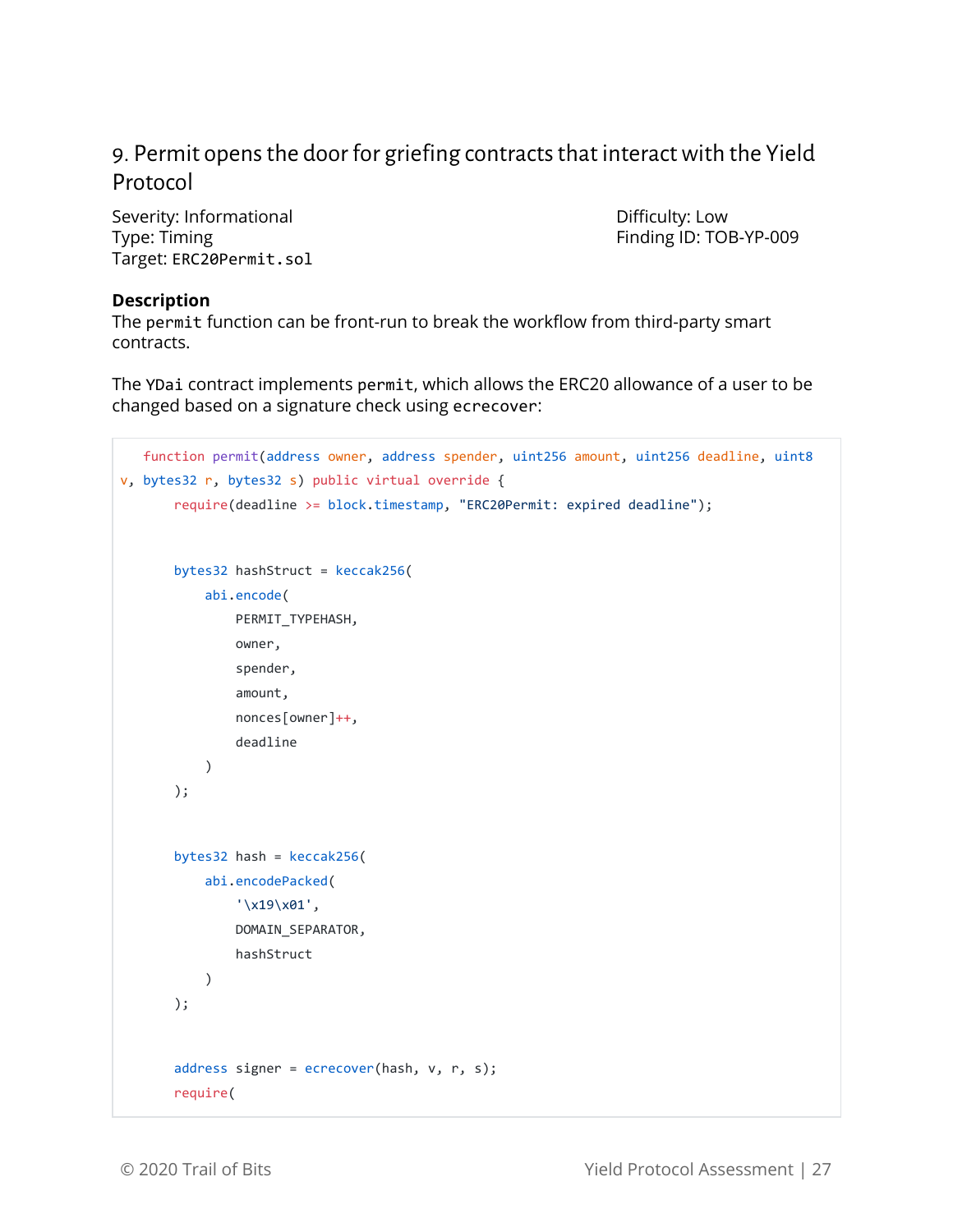```
signer != address(0) && signer == owner,
            "ERC20Permit: invalid signature"
        );
        _approve(owner, spender, amount);
   }
}
```


While this function is correctly implemented in terms of functionality, there is a potential security issue users must be aware of when developing contracts to interact with fyDAI tokens:

```
Though the signer of a `Permit` may have a certain party in mind to submit their
transaction, another party can always front run this transaction and call `permit` before
the intended party. The end result is the same for the `Permit` signer, however.
```
*Figure 9.2: Security considerations for ERC2612.*

#### **Exploit Scenario**

## Security Considerations

Alice develops a smart contract that leverages permit to perform a transferFrom of fyDAI without requiring a user to call approve first. Eve monitors the blockchain and notices this call to permit. She observes the signature and replays it to front-run her call, which produces a revert in Alice's contract and halts its expected execution.

#### **Recommendation**

Short term, properly document the possibility of griefing permit calls to warn users interacting with fyDAI tokens. This will allow users to anticipate this possibility and develop alternate workflows in case they are targeted by it.

Long term, carefully monitor the blockchain to detect front-running attempts.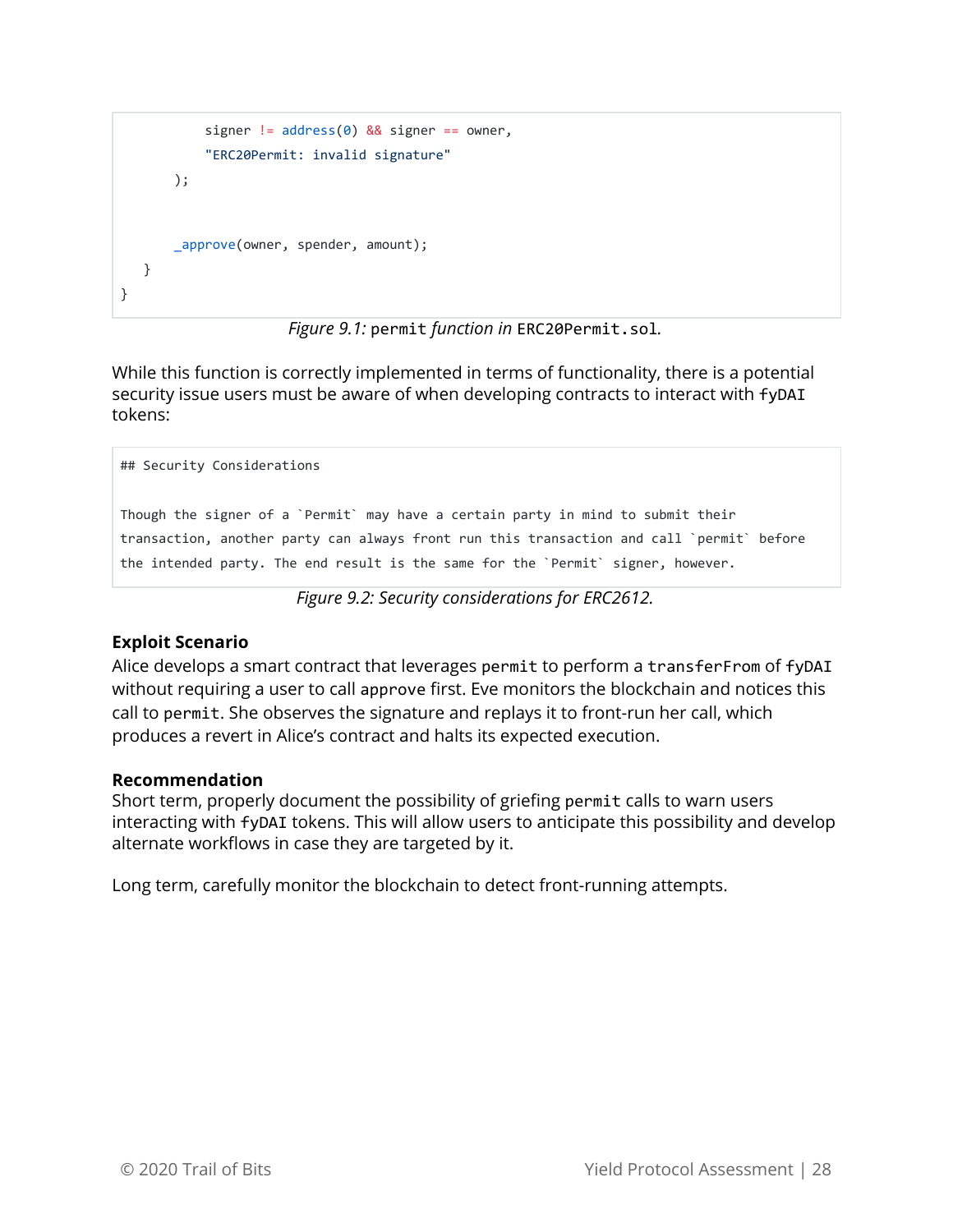### <span id="page-29-0"></span>10. Pool initialization is unprotected

Severity: Low **Difficulty: High** Target: Pool.sol

Type: Access Controls Finding ID: TOB-YP-010

#### **Description**

The Yield Pool contract implements a simple initialization system that can be abused by any user.

The Pool contract needs to be initialized using an init function:

```
 /// @dev Mint initial liquidity tokens.
   /// The liquidity provider needs to have called `dai.approve`
   /// @param daiIn The initial Dai liquidity to provide.
   function init(uint128 daiIn)
       external
       beforeMaturity
   {
       require(
           totalSupply() == 0, "Pool: Already initialized"
       );
        // no yDai transferred, because initial yDai deposit is entirely virtual
        dai.transferFrom(msg.sender, address(this), daiIn);
       mint(msg.sender, daiIn);
       emit Liquidity(maturity, msg.sender, msg.sender, -toInt256(daiIn), 0,
toInt256(daiIn));
   }
```
*Figure 10.1:* init *function in* Pool.sol.

However, there are some are some concerns regarding this code:

- Any user can call init and provide some initial liquidity.
- If at some point all the tokens are burned and the total supply is zero, it can be called again.
- If the pool is not initialized before the fyDAI maturity date, it cannot be initialized.

#### **Exploit Scenario**

Alice deploys the Pool contract. Eve is monitoring the blockchain transactions and notices that Alice has started the deployment. Before Alice can perform any other transaction, Eve calls init with the minimal amount of tokens (1), so Alice is forced to provide liquidity using the mint function or re-deploy the contract.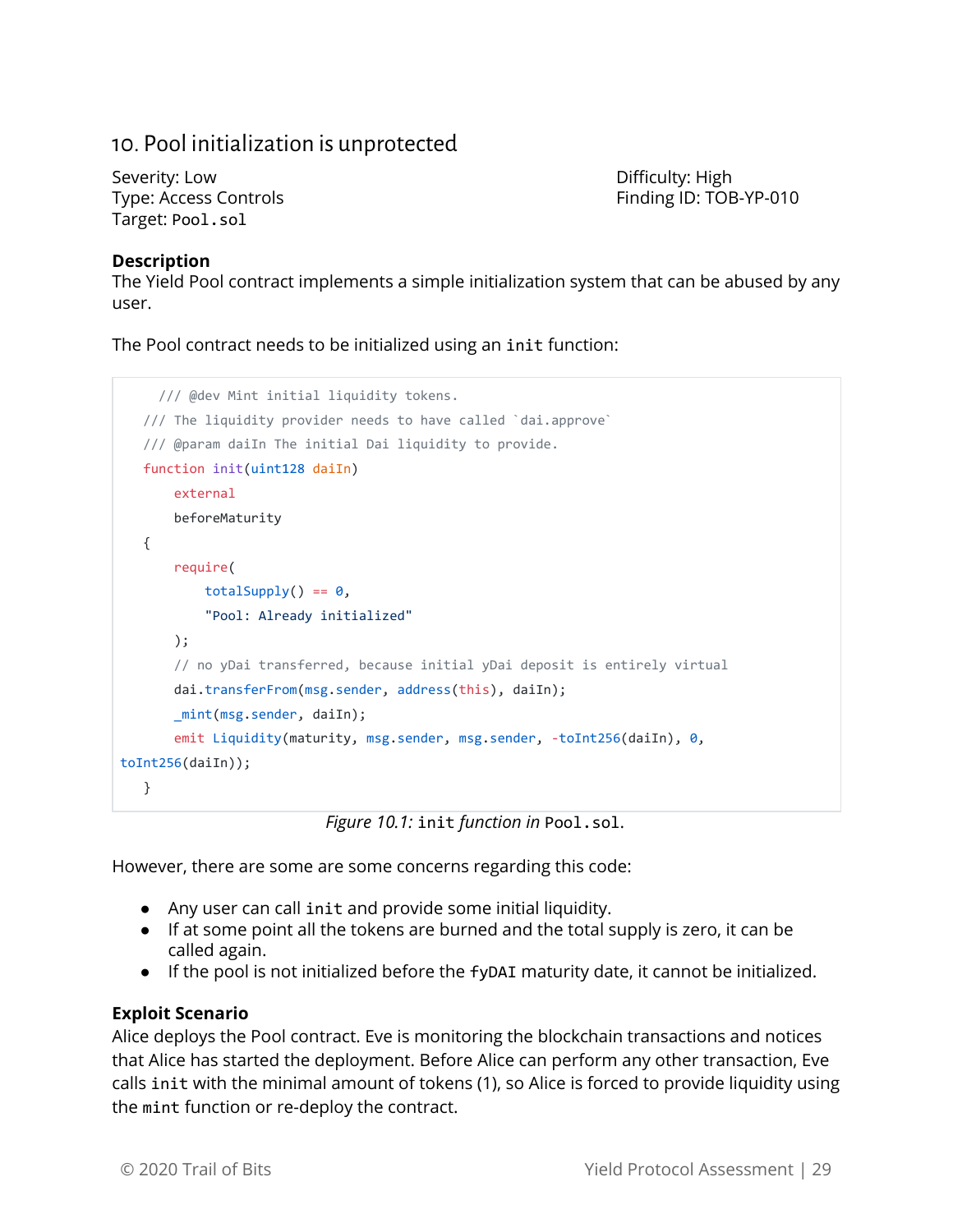#### **Recommendation**

Short term, consider restricting calls to init to the contract owner and enforce that it can only be called once. This will ensure initialization is carried out as Yield intends.

Long term, review the rest of the components to make sure they are suitable for their purpose and can be used only for their intended purpose.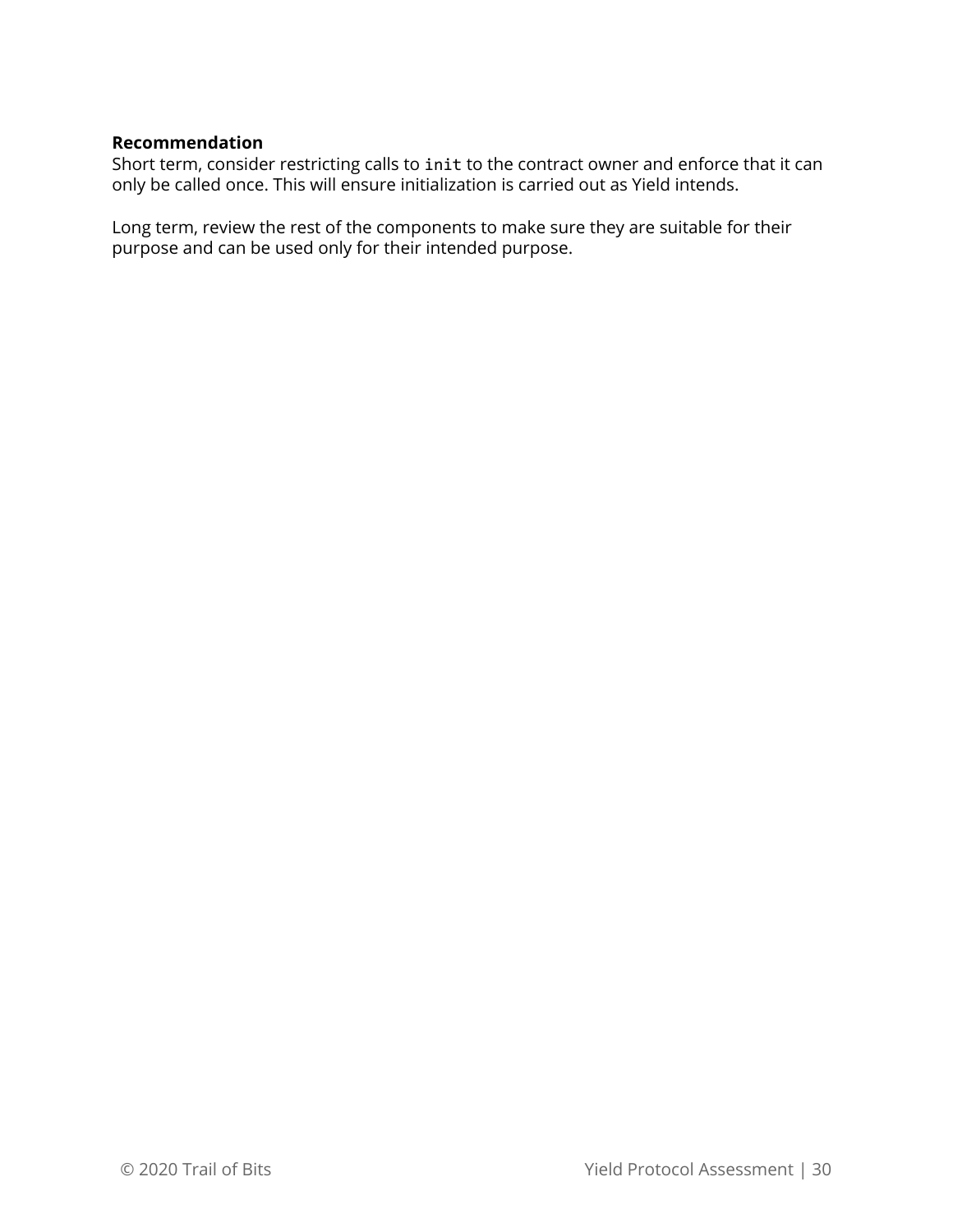# <span id="page-31-0"></span>11. Computation of DAI/fyDAI to buy/sell isimprecise

Severity: Undetermined **Difficulty: Medium** Type: Data Validation Finding ID: TOB-YP-011 Target: YieldMath.sol

#### **Description**

It is unclear if the functions used to determine how many DAI or fyDAI a user must buy or sell (given the current total supply and reserves) works as expected or not.

The YieldMath provides several functions to calculate the amount of DAI or fyDAI, given the state of the pool. For instance, yDaiOutForDaiIn computes the amount of fyDAI a user would get for a given amount of DAI**:**

```
function yDaiOutForDaiIn (
   uint128 daiReserves, uint128 yDAIReserves, uint128 daiAmount,
   uint128 timeTillMaturity, int128 k, int128 g)
internal pure returns (uint128) {
  // t = k * timeTillMaturity int128 t = ABDKMath64x64.mul (k, ABDKMath64x64.fromUInt (timeTillMaturity));
  // a = (1 - gt)int128 a = ABDKMath64x64.sub (0x10000000000000000, ABDKMath64x64.mul (g, t));
  require (a > 0, "YieldMath: Too far from maturity");
   // xdx = daiReserves + daiAmount
   uint256 xdx = uint256 (daiReserves) + uint256 (daiAmount);
   require (xdx < 0x100000000000000000000000000000000, "YieldMath: Too much Dai in");
  uint256 sum =
     uint256 (pow (daiReserves, uint128 (a), 0x10000000000000000)) +
     uint256 (pow (yDAIReserves, uint128 (a), 0x10000000000000000)) -
    uint256 (pow (uint128(xdx), uint128 (a), 0x1000000000000000000));
   require (sum < 0x100000000000000000000000000000000, "YieldMath: Insufficient yDAI
reserves");
   uint256 result = yDAIReserves - pow (uint128 (sum), 0x10000000000000000, uint128 (a));
   require (result < 0x100000000000000000000000000000000, "YieldMath: Rounding induced
```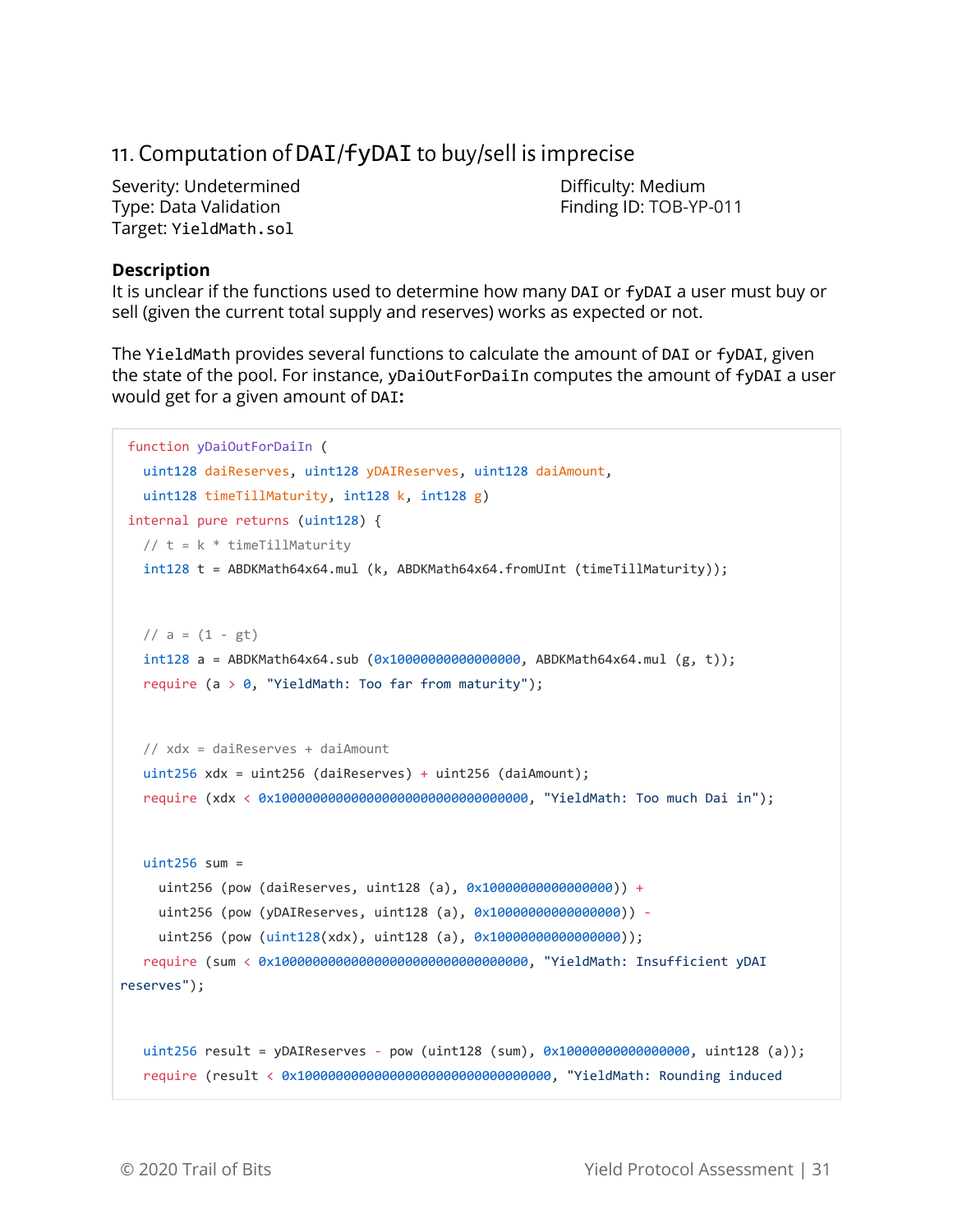```
error");
    return uint128 (result);
 }
```
*Figure 11.1:* yDaiOutForDaiIn *function in* YieldMath.sol.

YieldMath also provides another function called daiInForYDaiOut to calculate the amount of DAI a user would have to pay for a certain amount of fyDAI. These two functions should behave as inverses:

```
 function DaiInOut(uint128 daiReserves, uint128 yDAIReserves, uint128 daiAmount,
    uint128 timeTillMaturity) public {
       daiReserves = 1 + daiReserves % 2^{**}112;
       yDAIReserves = 1 + yDAIReserves % 2**112;
       daiAmount = 1 + daiAmount % 2^{**}112;
       timeTillMaturity = 1 + timeTillMaturity % (12*4*2 weeks); // 2 years
        require(daiReserves >= 1024*oneDAI);
        require(yDAIReserves >= daiReserves);
       uint128 daiAmount1 = daiAmount;
        uint128 yDAIAmount = YieldMath.yDaiOutForDaiIn(daiReserves, yDAIReserves, daiAmount1,
timeTillMaturity, k, g);
        require(
            sub(yDAIReserves, yDAIAmount) >= add(daiReserves, daiAmount1),
            "Pool: yDai reserves too low"
        );
        uint128 daiAmount2 = YieldMath.daiInForYDaiOut(daiReserves, yDAIReserves, yDAIAmount,
timeTillMaturity, k, g);
        require(
            sub(yDAIReserves, yDAIAmount) >= add(daiReserves, daiAmount2),
            "Pool: yDai reserves too low"
        );
```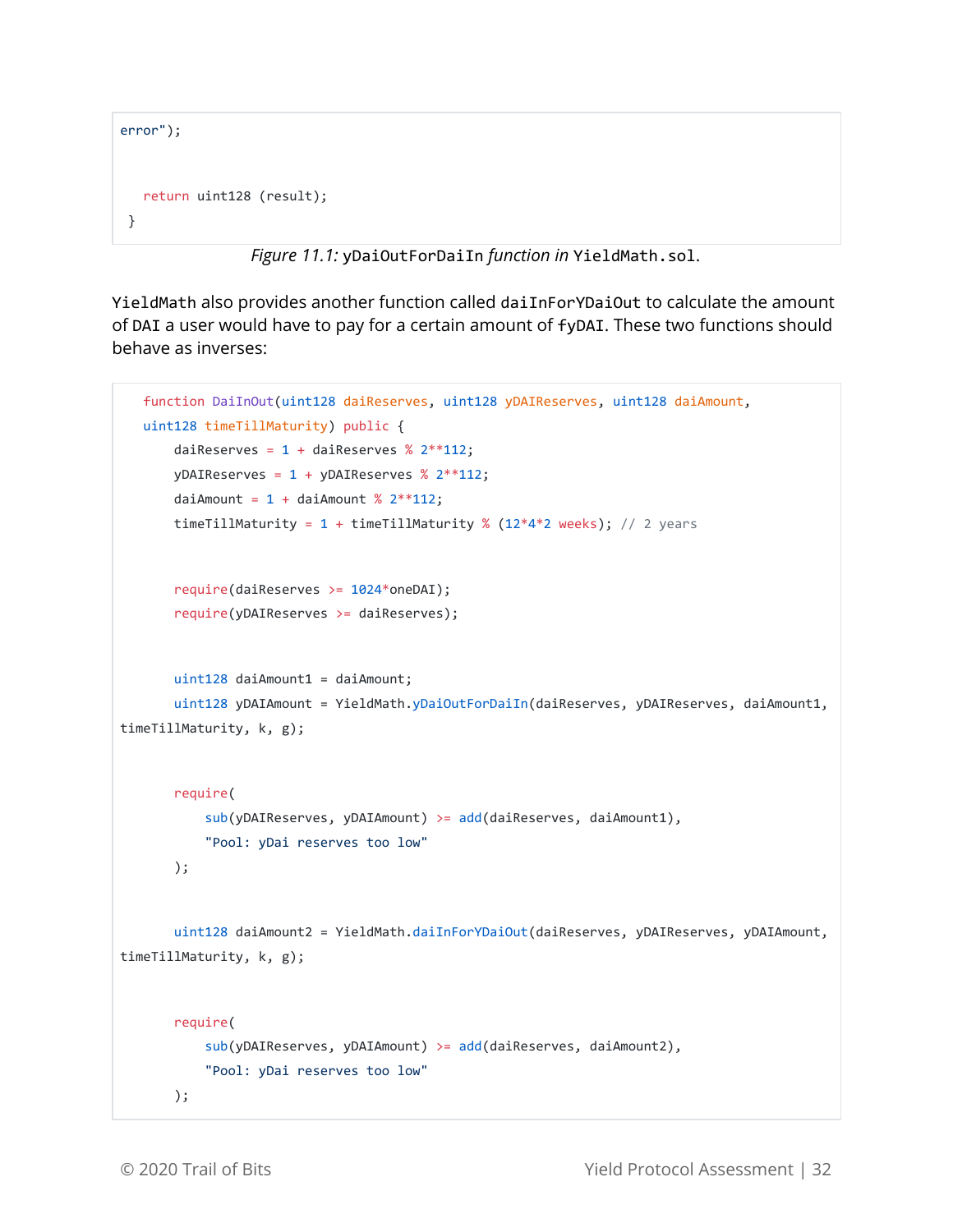```
 assert(equalWithTol(daiAmount1, daiAmount2));
 }
```
*Figure 11.2: Echidna property to test functions in* YieldMath.sol.

However, these two functions do not behave as the inverse of each other, as Echidna was able to show. If this property is called with the following parameters...

- daiReserves: 155591140918329338279663772
- yDAIReserves: 12011620595696883763591137622155
- daiAmount: 4726945
- timeTilMaturity: 974285

...the resulting DAI amounts will differ with more than 10 DAI of difference.

#### **Exploit Scenario**

Alice uses the pool to buy/sell DAI/fyDAI, but the resulting amount is unexpected.

#### **Recommendation**

Short term, review the specification of the YieldMath functions and make sure it matches the implementation. Use Echidna to validate the implementation.

Long term, develop robust unit and automated test suites for the custom math functions. This will help to ensure the correct functionality of this complex arithmetic.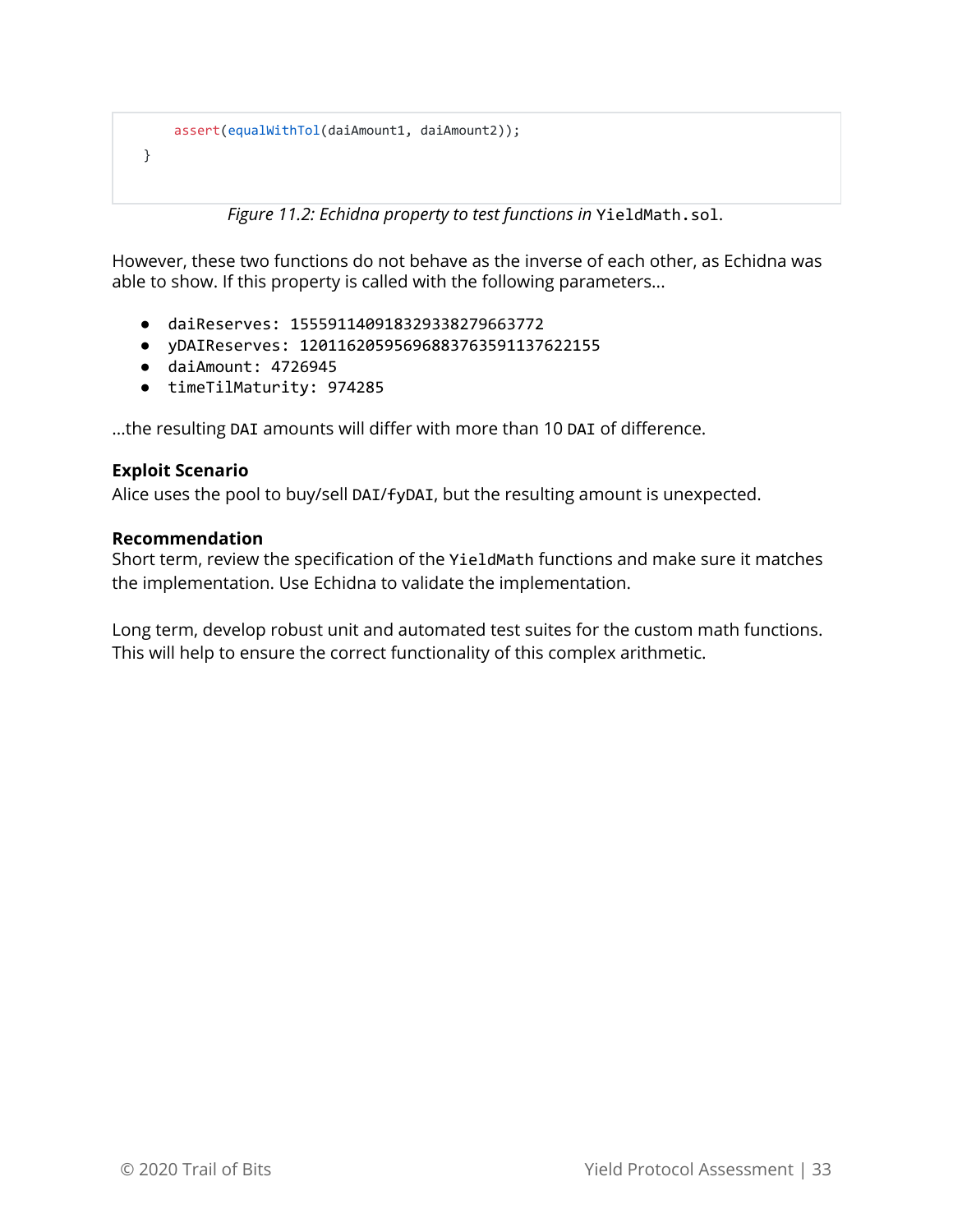# <span id="page-34-0"></span>A. Vulnerability Classifications

| <b>Vulnerability Classes</b> |                                                                        |  |
|------------------------------|------------------------------------------------------------------------|--|
| <b>Class</b>                 | <b>Description</b>                                                     |  |
| <b>Access Controls</b>       | Related to authorization of users and assessment of rights             |  |
| Auditing and Logging         | Related to auditing of actions or logging of problems                  |  |
| Authentication               | Related to the identification of users                                 |  |
| Configuration                | Related to security configurations of servers, devices, or<br>software |  |
| Cryptography                 | Related to protecting the privacy or integrity of data                 |  |
| Data Exposure                | Related to unintended exposure of sensitive information                |  |
| Data Validation              | Related to improper reliance on the structure or values of data        |  |
| Denial of Service            | Related to causing system failure                                      |  |
| <b>Error Reporting</b>       | Related to the reporting of error conditions in a secure fashion       |  |
| Patching                     | Related to keeping software up to date                                 |  |
| Session Management           | Related to the identification of authenticated users                   |  |
| <b>Testing</b>               | Related to test methodology or test coverage                           |  |
| Timing                       | Related to race conditions, locking, or order of operations            |  |
| <b>Undefined Behavior</b>    | Related to undefined behavior triggered by the program                 |  |

| <b>Severity Categories</b> |                                                                                                              |  |  |
|----------------------------|--------------------------------------------------------------------------------------------------------------|--|--|
| <b>Severity</b>            | <b>Description</b>                                                                                           |  |  |
| Informational              | The issue does not pose an immediate risk, but is relevant to security<br>best practices or Defense in Depth |  |  |
| Undetermined               | The extent of the risk was not determined during this engagement                                             |  |  |
| Low                        | The risk is relatively small or is not a risk the customer has indicated is<br>important                     |  |  |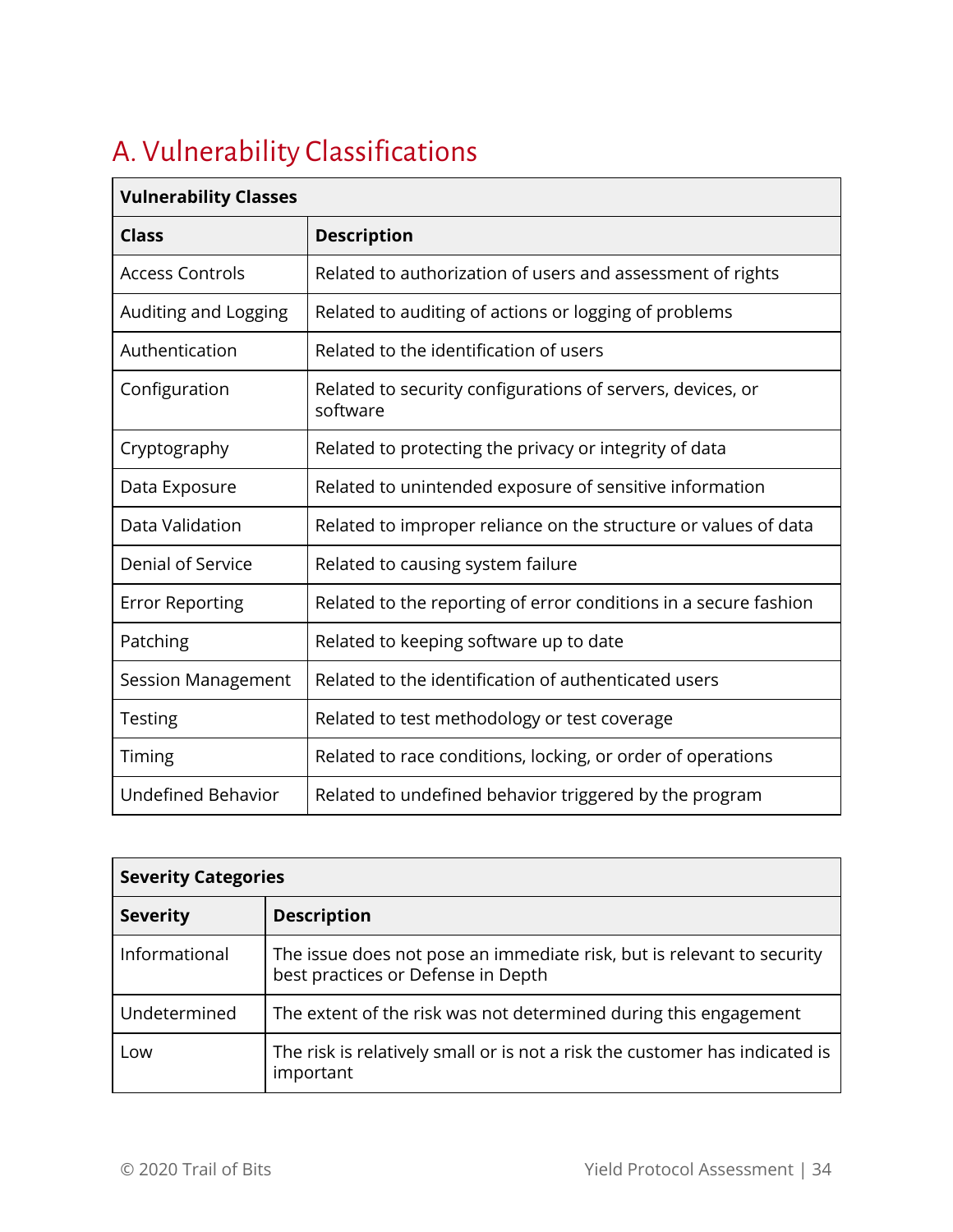| Medium | Individual user's information is at risk, exploitation would be bad for<br>client's reputation, moderate financial impact, possible legal<br>implications for client |
|--------|----------------------------------------------------------------------------------------------------------------------------------------------------------------------|
| High   | Large numbers of users, very bad for client's reputation, or serious<br>legal or financial implications                                                              |

| <b>Difficulty Levels</b> |                                                                                                                                                                                              |  |  |
|--------------------------|----------------------------------------------------------------------------------------------------------------------------------------------------------------------------------------------|--|--|
| <b>Difficulty</b>        | <b>Description</b>                                                                                                                                                                           |  |  |
| Undetermined             | The difficulty of exploit was not determined during this engagement                                                                                                                          |  |  |
| Low                      | Commonly exploited, public tools exist or can be scripted that exploit<br>this flaw                                                                                                          |  |  |
| Medium                   | Attackers must write an exploit, or need an in-depth knowledge of a<br>complex system                                                                                                        |  |  |
| High                     | The attacker must have privileged insider access to the system, may<br>need to know extremely complex technical details, or must discover<br>other weaknesses in order to exploit this issue |  |  |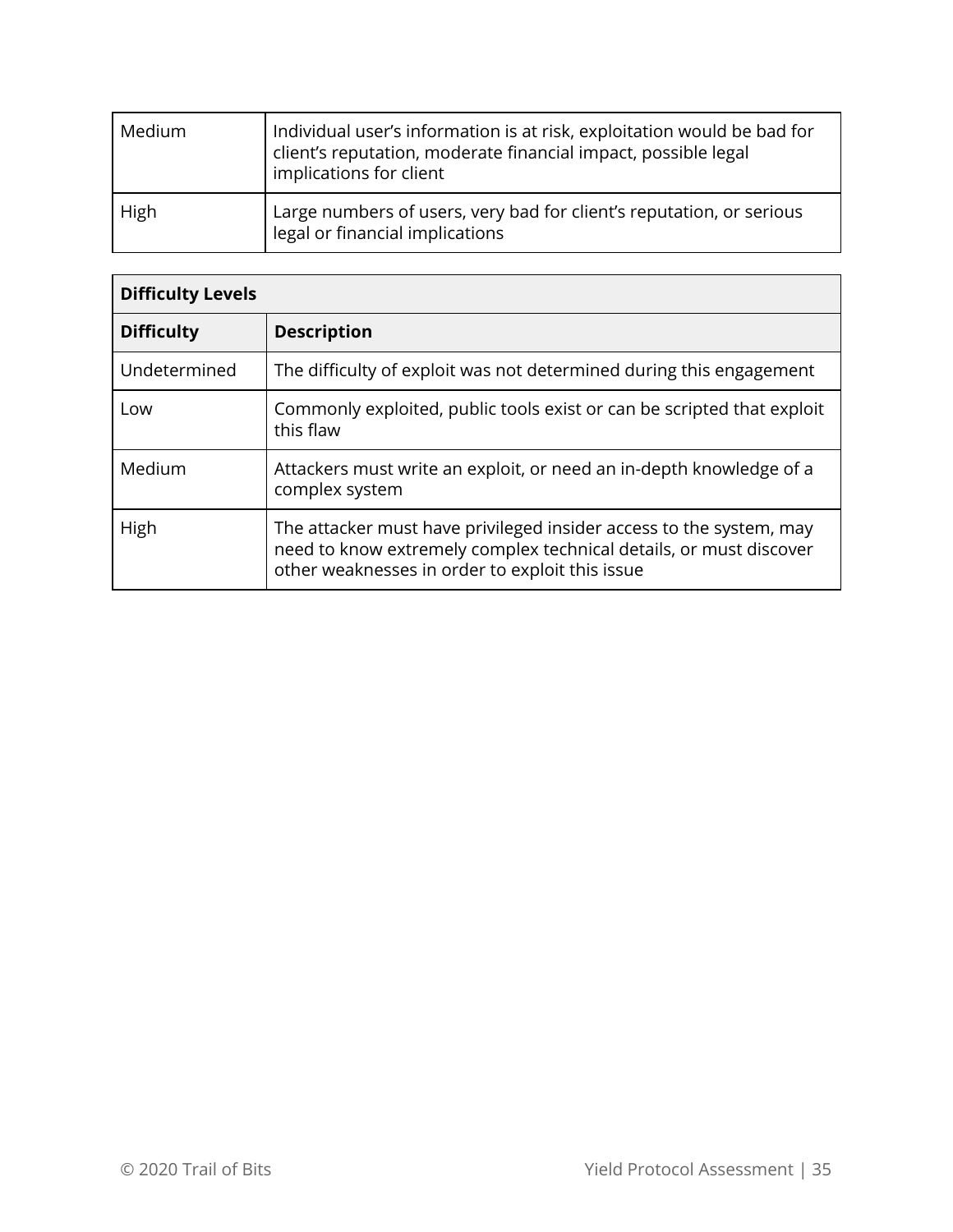# <span id="page-36-0"></span>B. Code Maturity Classifications

| <b>Code Maturity Classes</b> |                                                                                                |  |  |
|------------------------------|------------------------------------------------------------------------------------------------|--|--|
| <b>Category Name</b>         | <b>Description</b>                                                                             |  |  |
| <b>Access Controls</b>       | Related to the authentication and authorization of components.                                 |  |  |
| Arithmetic                   | Related to the proper use of mathematical operations and<br>semantics.                         |  |  |
| <b>Assembly Use</b>          | Related to the use of inline assembly.                                                         |  |  |
| Centralization               | Related to the existence of a single point of failure.                                         |  |  |
| Upgradeability               | Related to contract upgradeability.                                                            |  |  |
| Function<br>Composition      | Related to separation of the logic into functions with clear purpose.                          |  |  |
| Front-Running                | Related to resilience against front-running.                                                   |  |  |
| Key Management               | Related to the existence of proper procedures for key generation,<br>distribution, and access. |  |  |
| Monitoring                   | Related to use of events and monitoring procedures.                                            |  |  |
| Specification                | Related to the expected codebase documentation.                                                |  |  |
| Testing &<br>Verification    | Related to the use of testing techniques (unit tests, fuzzing, symbolic<br>execution, etc.).   |  |  |

| <b>Rating Criteria</b> |                                                                     |  |  |  |
|------------------------|---------------------------------------------------------------------|--|--|--|
| <b>Rating</b>          | <b>Description</b>                                                  |  |  |  |
| <b>Strong</b>          | The component was reviewed and no concerns were found.              |  |  |  |
| Satisfactory           | The component had only minor issues.                                |  |  |  |
| Moderate               | The component had some issues.                                      |  |  |  |
| Weak                   | The component led to multiple issues; more issues might be present. |  |  |  |
| <b>Missing</b>         | The component was missing.                                          |  |  |  |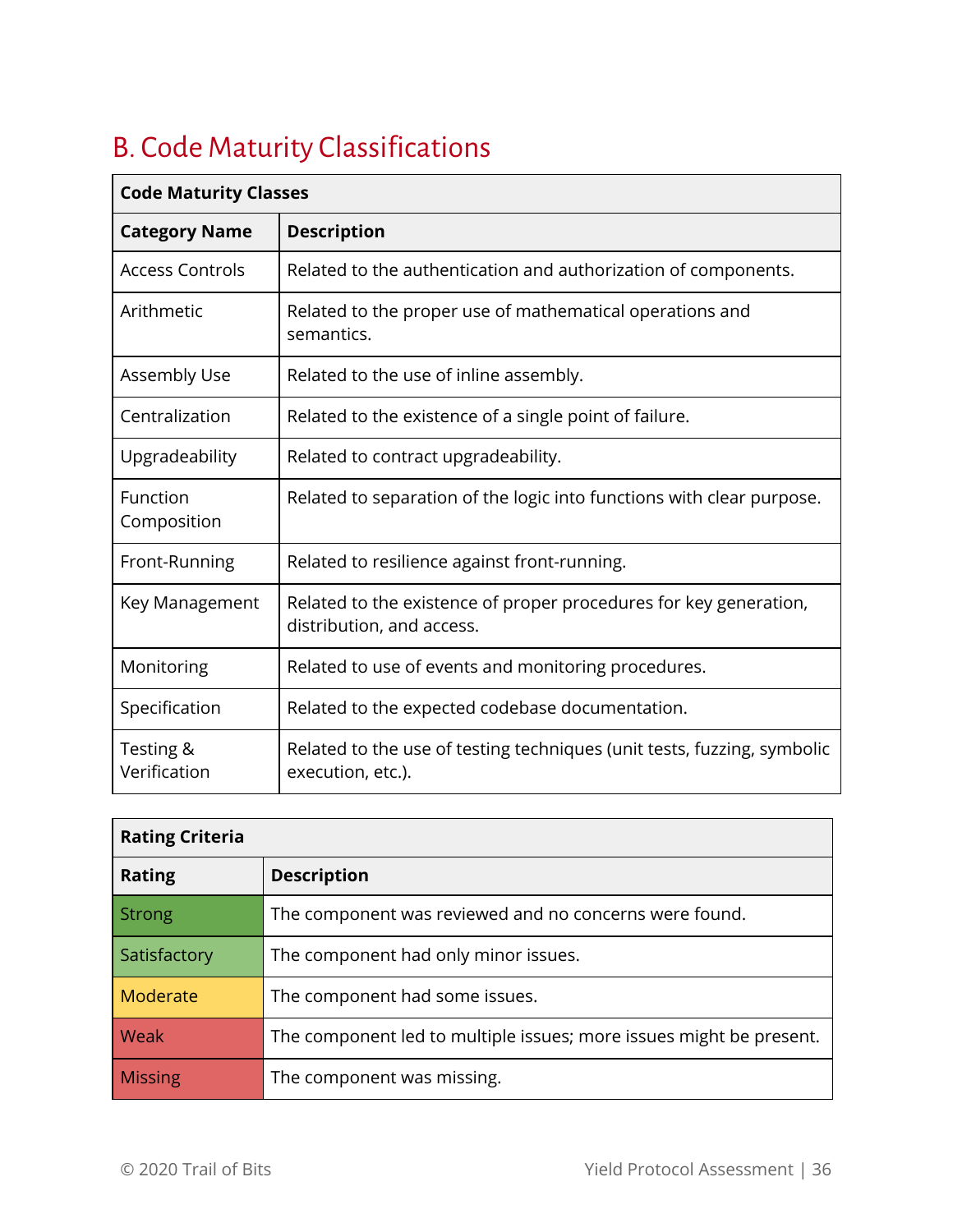| Not Applicable                       | The component is not applicable.              |  |
|--------------------------------------|-----------------------------------------------|--|
| Not Considered                       | The component was not reviewed.               |  |
| Further<br>Investigation<br>Required | The component requires further investigation. |  |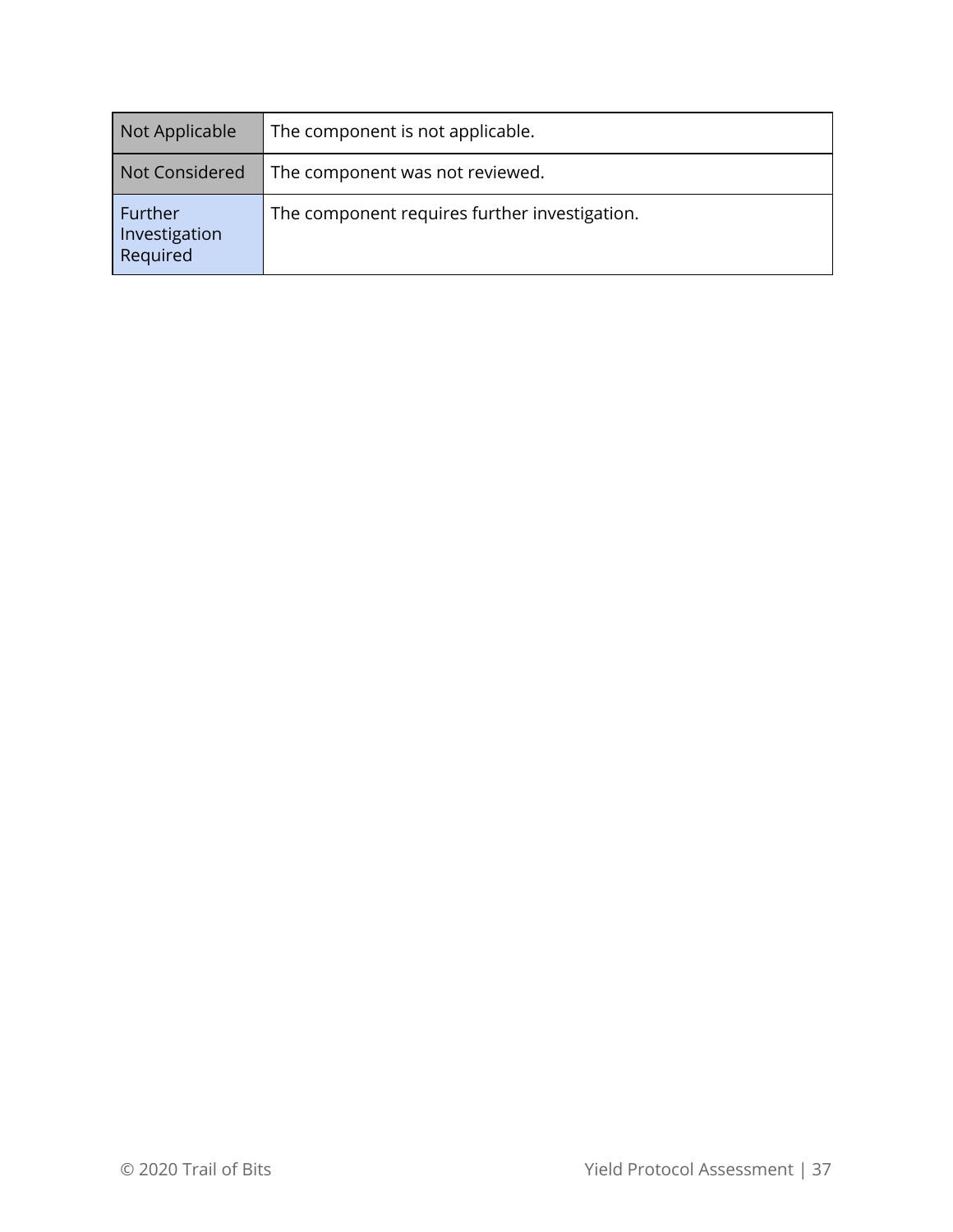# <span id="page-38-0"></span>C. Code Quality Recommendations

The following recommendations are not associated with specific vulnerabilities. However, they enhance code readability and may prevent the introduction of vulnerabilities in the future.

### <span id="page-38-1"></span>General

● **Consider allowing the owner to adjust the FEE or DUST constants in the protocol.** These are specified in Ether and may become very expensive if the price of this cryptocurrency continues to grow.

# <span id="page-38-2"></span>Controller

- **Consider reverting if a call to powerOf uses an invalid collateral.** Reverting if a user tries to obtain the borrowing power with an invalid collateral will prevent invalid results if the user interacts with the Controller contract in an unexpected way.
- **Consider adding FEE/DUST constants**. Properly naming constants will make the codebase easier to maintain, modify, and audit.

### <span id="page-38-3"></span>Liquidations

- **Consider removing the dai state variable if it is unused.** Removing unused code will make the codebase easier to maintain, modify, and audit.
- **Address outstanding TODOs in the codebase** or open issues to ensure they are tracked properly and not overlooked when deploying the system. Develop test cases to cover the scenario in which a user is liquidated multiple times, and ensure the expected behavior is carried out.

#### Treasury:

● **Consider adding a flashy warning to users in case they want to transfer collateral directly to the Treasury contract address.** If collateral is transferred directly to the Treasury contract address, it will be locked there until the MakerDAO shutdown, so users should be warned about this.

### Pool:

● **Consider reviewing the code comments on the burn function**. The comment mentions that this function requires the use of approve; however, there is no use of transferFrom, so it should not be needed. Keeping documentation up to date will make the codebase easier to maintain, modify, and audit.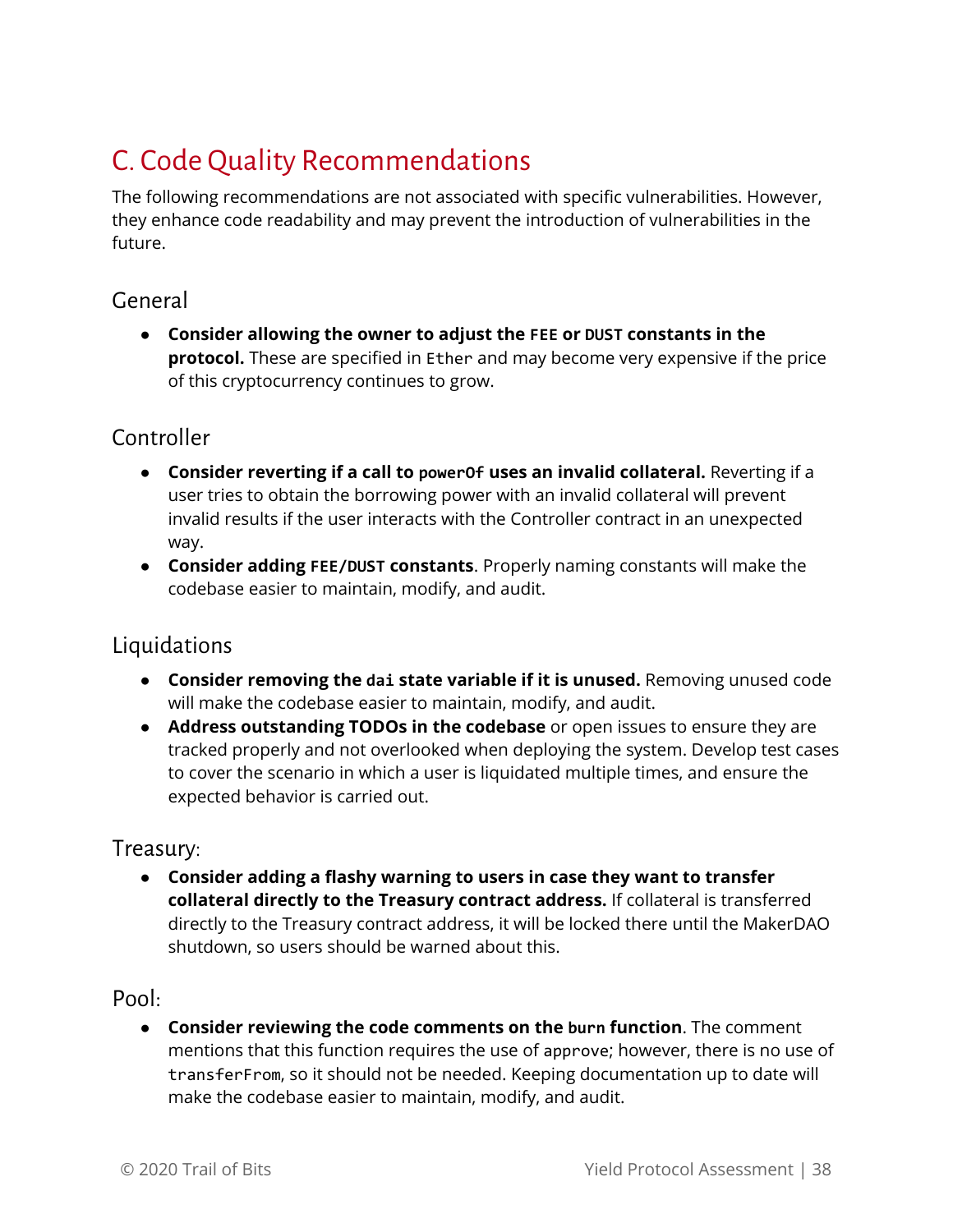# <span id="page-39-0"></span>D. Fix Log

Yield addressed issues TOB-YP-001 to TOB-YP-011 in their codebase as a result of our assessment. Each of the fixes was verified by Trail of Bits, and the reviewed code is available in git revision [642b33b166a6b740f907a0e6d85dbd0d87451c77](https://github.com/yieldprotocol/fyDAI/tree/642b33b166a6b740f907a0e6d85dbd0d87451c77).

| ID | <b>Title</b>                                                                          | <b>Severity</b> | <b>Status</b>           |
|----|---------------------------------------------------------------------------------------|-----------------|-------------------------|
| 01 | Flash minting can be used to redeem fyDAI                                             | Medium          | Fixed                   |
| 02 | Permission-granting is too simplistic and not flexible<br>enough                      | Low             | <b>Mitigated</b>        |
| 03 | pot.chi() value is never updated                                                      | Low             | <b>Risk</b><br>accepted |
| 04 | Lack of validation when setting the maturity value                                    | Low             | Fixed                   |
| 05 | Delegates can be added or removed repeatedly to<br>bloat logs                         | Informational   | Fixed                   |
| 06 | Withdrawing from the controller allows accounts to<br>contain dust                    | Low             | Fixed                   |
| 07 | Solidity compiler optimizations can be dangerous                                      | Undetermined    | <b>Risk</b><br>accepted |
| 08 | Lack of chainID validation allows signatures to be<br>re-used across forks            | High            | Not fixed               |
| 09 | Permit opens the door for griefing contracts that<br>interact with the Yield Protocol | Informational   | <b>WIP</b>              |
| 10 | Pool initialization is unprotected                                                    | Low             | <b>Risk</b><br>accepted |
| 11 | Computation of DAI/fyDAI to buy/sell is imprecise                                     | Undetermined    | Fixed                   |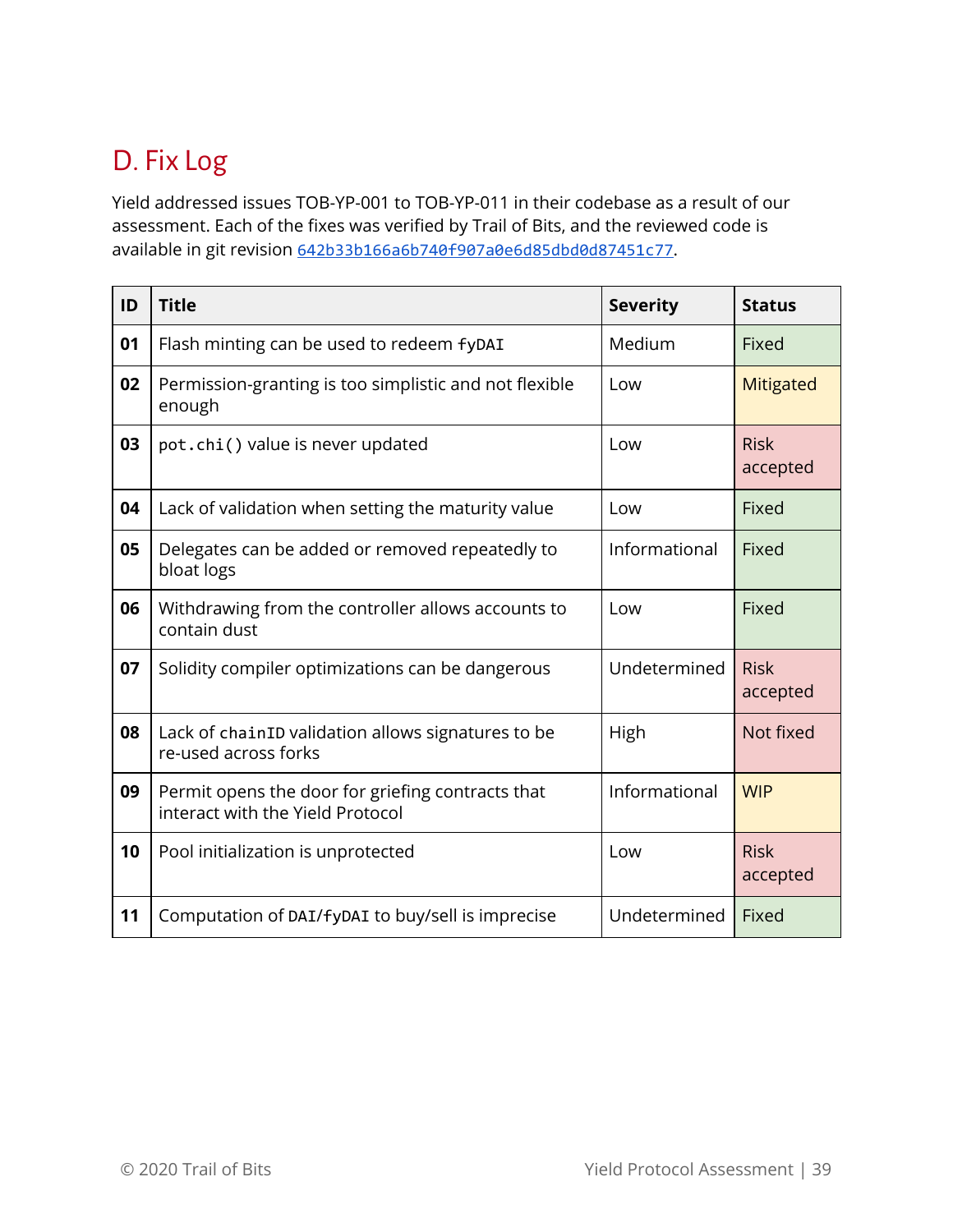# <span id="page-40-0"></span>Detailed fix log

This section includes brief descriptions of fixes implemented by Yield after the end of this assessment that were reviewed by Trail of Bits.

#### **Finding 1: Flash minting can be used to redeem fyDAI**

Fixed by disallowing a call to redeem in the fyDAI token contract (PR [246\)](https://github.com/yieldprotocol/fyDAI/pull/246) or a call to redeem in Unwind (PR [294\)](https://github.com/yieldprotocol/fyDAI/pull/294) during flash minting.

#### **Finding 2: Permission-granting is too simplistic and not flexible enough**

This is mitigated by providing an [external](https://github.com/yieldprotocol/fyDAI/blob/642b33b166a6b740f907a0e6d85dbd0d87451c77/scripts/orchestration.js) script that allows any user to audit the per-function permissions.

#### **Finding 3: pot.chi() value is never updated**

Risk accepted. Yield said:

This is intended behavior, to reduce gas costs (which are very likely to exceed the unrecognized accrued interest) and allow these functions to be view. (A previous implementation did callpot.drip(); this was removed). We also believe that the Severity here should be marked as "Low"as there is no risk associated with user funds. We will monitor this issue and, if interest accumulation is not being done frequently enough, can provide an external mechanism for users to call `pot.drip` before interacting with the fyDAI contracts.

#### **Finding 4: Lack of validation when setting the maturity value**

Fixed by verifying the maturity date in the YDai constructor (PR  $251$ ).

#### **Finding 5: Delegates can be added or removed repeatedly to bloat logs**

Fixed by disallowing re-adding and re-removing delegates (PRs [252](https://github.com/yieldprotocol/fyDAI/pull/252) and [293\)](https://github.com/yieldprotocol/fyDAI/pull/293/).

#### **Finding 6: Withdrawing from the controller allows accounts to contain dust**

Fixed by enforcing the aboveDustOrZero property in all the accounts in the Controller (PR [268\)](https://github.com/yieldprotocol/fyDai/pull/268).

#### **Finding 7: Solidity compiler optimizations can be dangerous**

Risk accepted. Yield said they will continue using the optimizer with 200 runs.

#### **Finding 8: Lack of chainID validation allows signatures to be re-used across forks** Not fixed.

#### **Finding 9: Permit opens the door for griefing contracts that interact with the Yield Protocol**